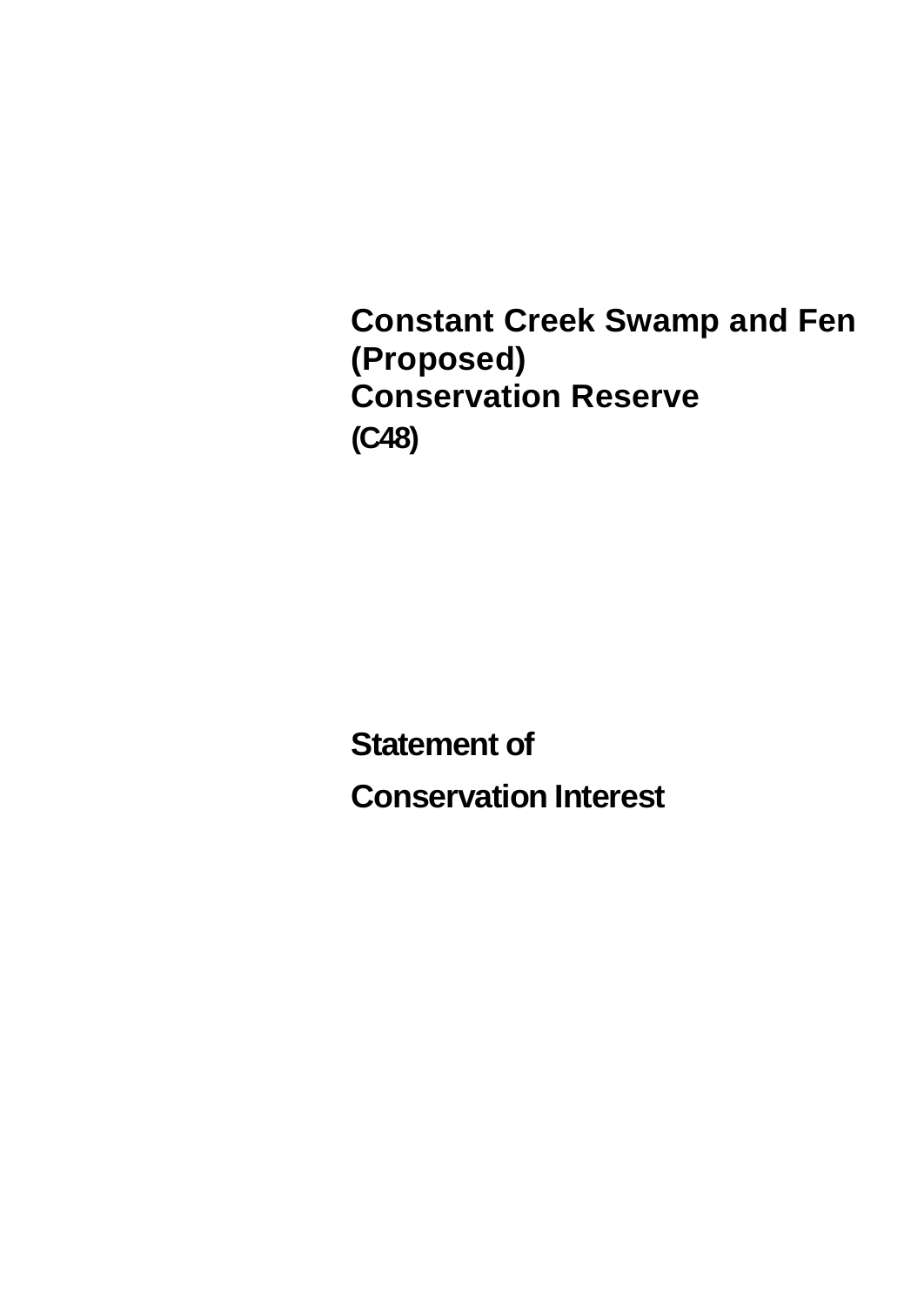# **Approval Statement**

We are pleased to approve this Statement of Conservation Interest (SCI) for the proposed Constant Creek Swamp and Fen Conservation Reserve. It is one of 378 new protected areas approved through *Ontario's Living Legacy*, a land use strategy aimed, in part, at completing Ontario's system of parks and protected areas.

The proposed Constant Creek Swamp and Fen Conservation Reserve is a 540 ha area of crown land located within the geographic townships Bagot and Blithfield in the County of Renfrew. Situated within ecological Site District 5E-11, the proposed reserve represents an area of undisturbed swamp and fen, bisected by a riverine system (Constant Creek) in the southern portion. The flatland is a product of a post-glacial spillway with ridges of marble and granite running through the site creating a series of linear wetlands that have matured into fens. The mixture of deciduous and coniferous swamps, interrupted by large and open grassy fens, represents the best collection of these habitats in the area.

This proposed conservation reserve is situated within an area of eastern Ontario encompassed by the Algonquin Nation land claim. The Ministry of Natural Resources and the Algonquin Nation are developing a protocol to guide discussions on a number of land use matters, including implementation of *Ontario's Living Legacy Land Use Strategy*.

The proposed Constant Creek Swamp and Fen site has unique values that would benefit from protection at this time. The values at this site may be expanded in the future with the identification of other unique values through the protocol consultation process with the Algonquins. This SCI will protect the values of this site during the consultation process.

This Statement of Conservation Interest provides guidance for the management of the proposed Constant Creek Swamp and Fen Conservation Reserve and provides the basis for the ongoing monitoring of activities. More detailed direction is not anticipated at this time.

The proposed Constant Creek Swamp and Fen Conservation Reserve is managed under the jurisdiction of the Madawaska Area Supervisor, Pembroke District, Ministry of Natural Resources.

Approved by: Ray Bonenberg District Manager Pembroke District

**Date** 

Approved by: Ron Running Regional Director Southcentral Region **Date**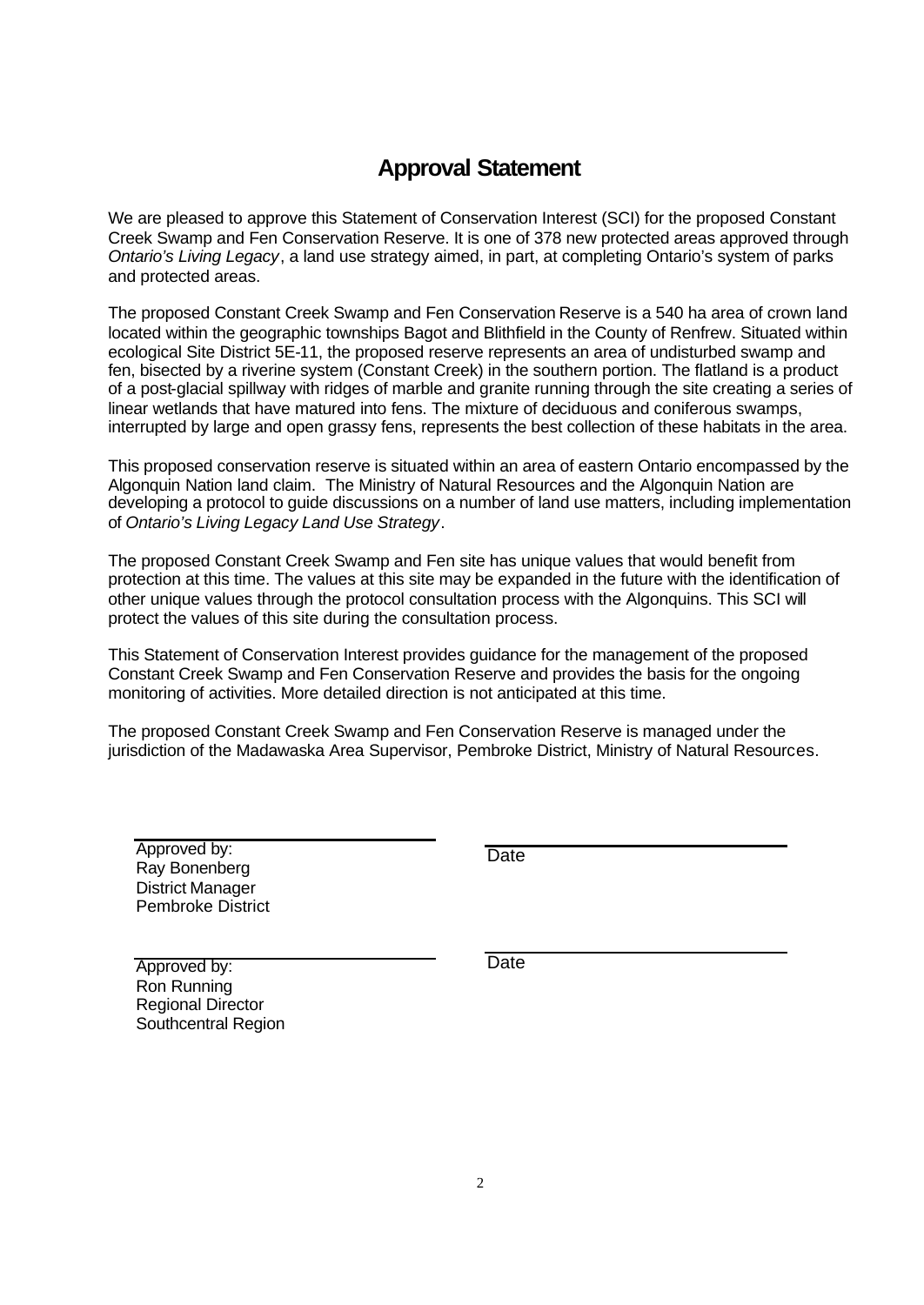# **Table of Contents**

| Figure 1:  |  |
|------------|--|
| Figure 2:  |  |
|            |  |
|            |  |
|            |  |
|            |  |
|            |  |
|            |  |
|            |  |
|            |  |
|            |  |
|            |  |
|            |  |
|            |  |
|            |  |
|            |  |
|            |  |
|            |  |
|            |  |
|            |  |
|            |  |
|            |  |
| Appendix 1 |  |
| Appendix 2 |  |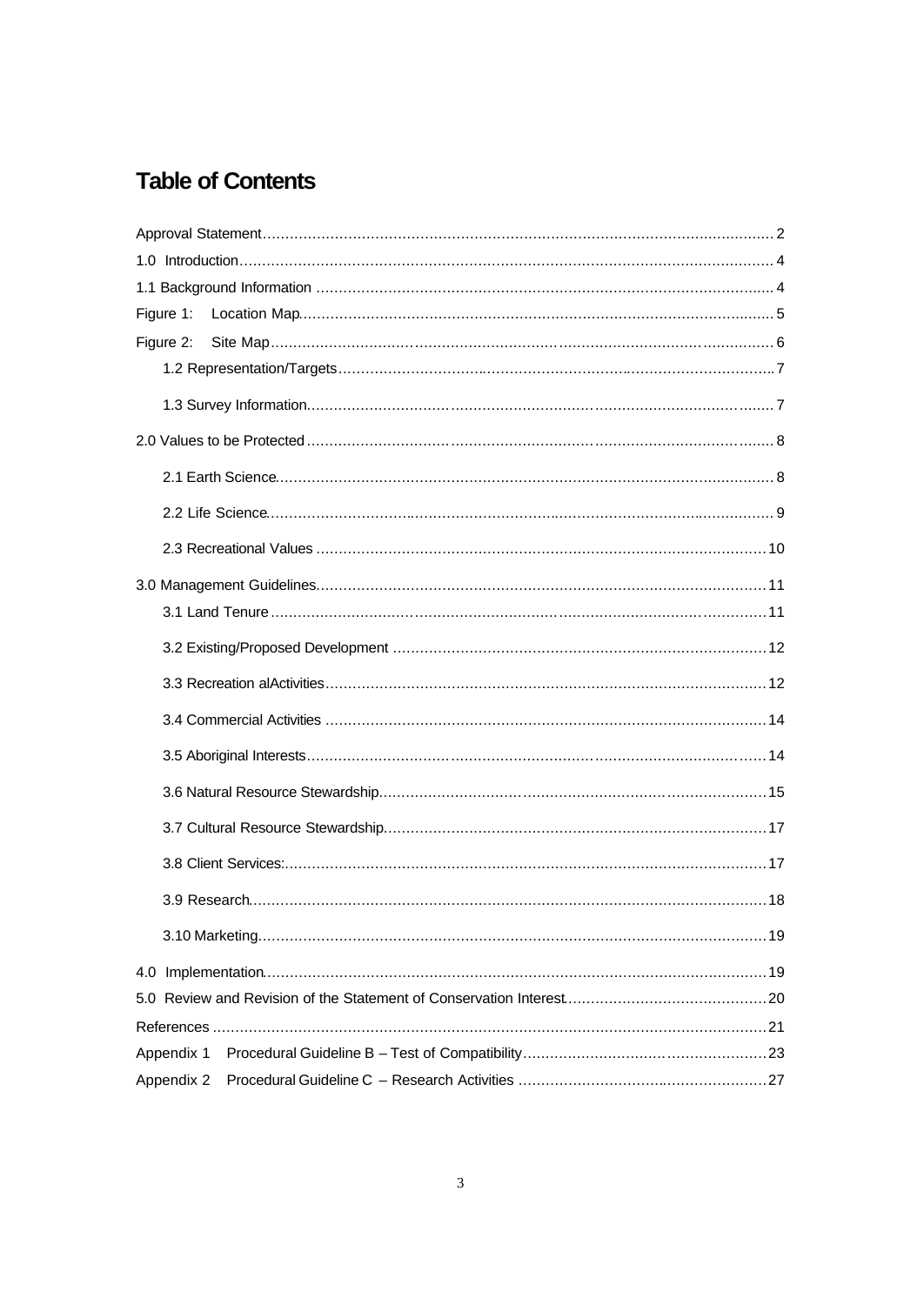# **1.0 Introduction**

The purpose of this Statement of Conservation Interest (SCI) is to identify and describe the values of the proposed Constant Creek Swamp and Fen Conservation Reserve. The SCI also outlines the activities that occur within the proposed reserve and provides guidelines for the management of current and future activities in the context of protecting the natural and cultural values.

Located within the geographic townships of Bagot and Blithfield, in the County of Renfrew, the proposed Constant Creek Swamp and Fen Conservation Reserve is a 540 ha area of undisturbed swamp and fen, bisected by a riverine system (Constant Creek) in the southern portion.

The proposed reserve is found approximately 25 kilometres south west of the town of Renfrew and 7 km west of Calabogie (see Figure 1). The portion of the proposed conservation reserve within Blithfield Township includes part of Lot 28, Concession 12. The remainder of the proposed reserve falls within Bagot Township on parts of the following: Lot 22, 23, 24, 25, 26, and 27, Concession 1; Lot 23, 24, 25, 26, and 27, Concession 2; Lot 23, 24, and 25, Concession 3.

Lying within ecological Site District 5E-11, the proposed reserve protects most of the Crown land portion of the proposed Constant Creek Swamp and Fen Area of Natural and Scientific Interest (candidate Provincial ANSI) as well as a portion of the Ferguson Lake Provincially Significant Wetland (PSW) (see Figure 2).

Prior to the finalization of the boundaries of the proposed Constant Creek Swamp and Fen Conservation Reserve, Pembroke District MNR staff sent out boundary consultation packages to potentially affected stakeholders (adjacent landowners, resource users, municipalities, interest groups, and organizations), inviting comment on the proposed boundaries. Boundary consultation packages were also sent out to provincial interest groups and organizations. In addition, public notices were placed in local newspapers.

There were six responses received as a result of public consultation; one involved a request to widen an existing trail for road access across the proposed conservation reserve to private land.

Conservation Reserves are established by Regulation under the Public Lands Act. Statements of Conservation Interest are prepared under the authority of Procedural Guideline A – Resource Management Planning (PL Procedure 3.03.05).

# **1.1 Background Information**

| Name                                            | <b>Constant Creek Swamp and Fen</b>       |  |  |
|-------------------------------------------------|-------------------------------------------|--|--|
|                                                 | (Proposed) Conservation Reserve           |  |  |
| Ecological Site Region / Site District          | $5E-11$                                   |  |  |
| <b>OMNR Administrative Region/District/Area</b> | Southcentral Region / Pembroke District / |  |  |
|                                                 | Madawaska Area                            |  |  |
| Total Area (hectares)                           | 540 ha                                    |  |  |
| <b>Regulation Date</b>                          | Pending                                   |  |  |
| <b>First Nations Interests</b>                  | Algonquins                                |  |  |
| OBM map sheets                                  | 10 18 3550 50150                          |  |  |
| <b>UTM Coordinates</b>                          | 10 18 / 358500 E /5018500 N (NAD 27)      |  |  |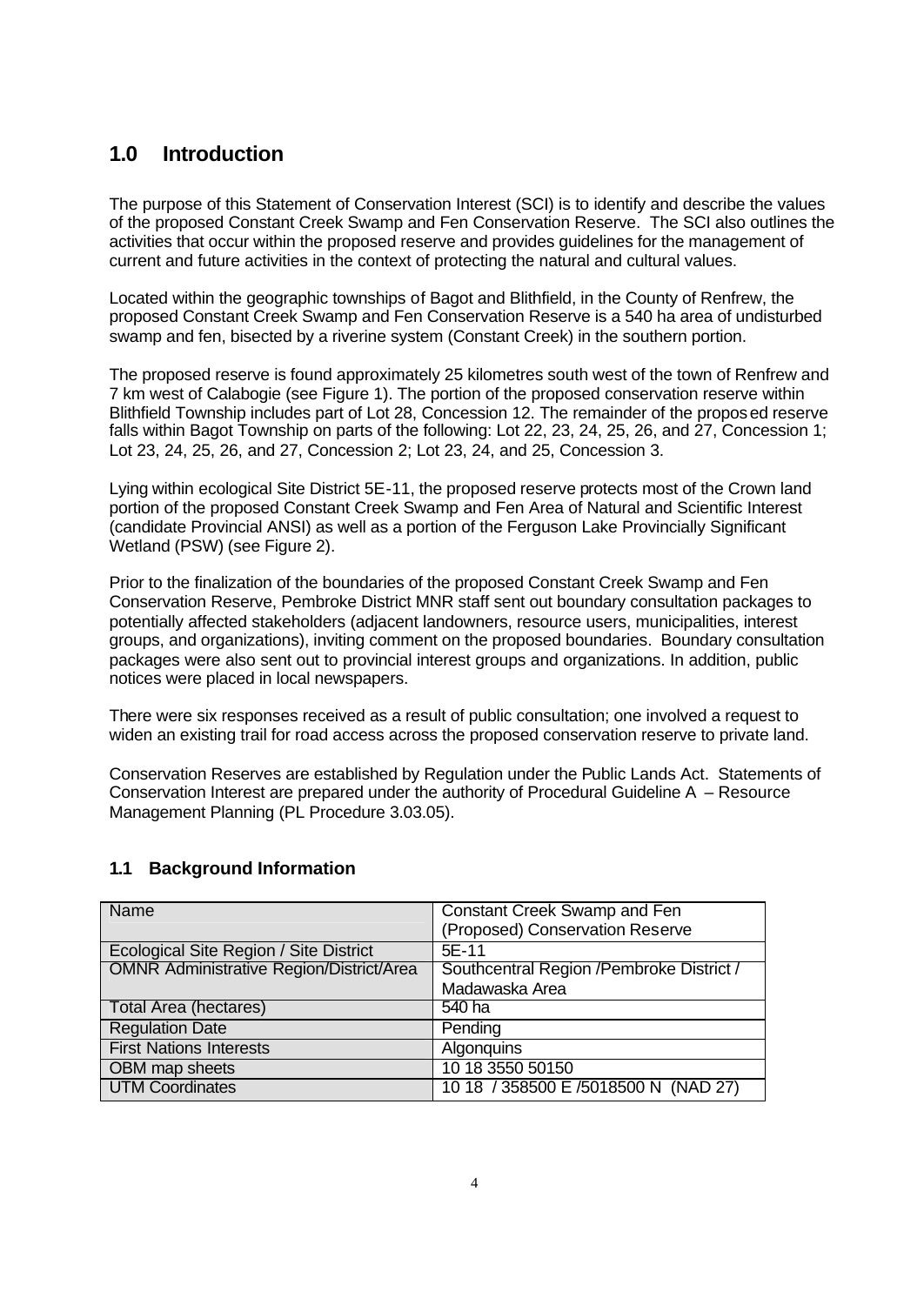# Figure 1:

Location of Constant Creek Swamp and Fen Conservation Reserve

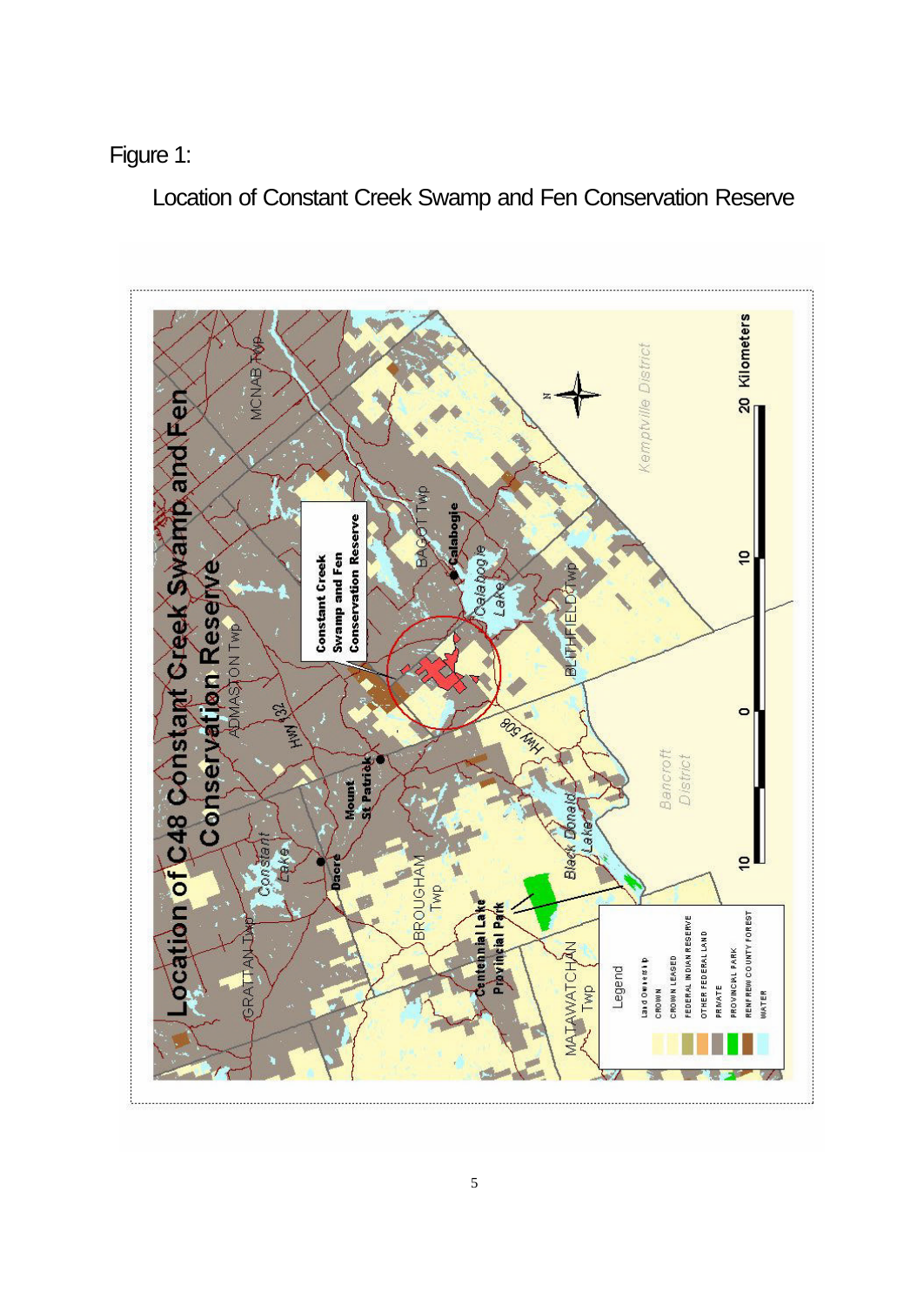# Figure 2:

Site Map of Constant Creek Swamp and Fen Conservation Reserve

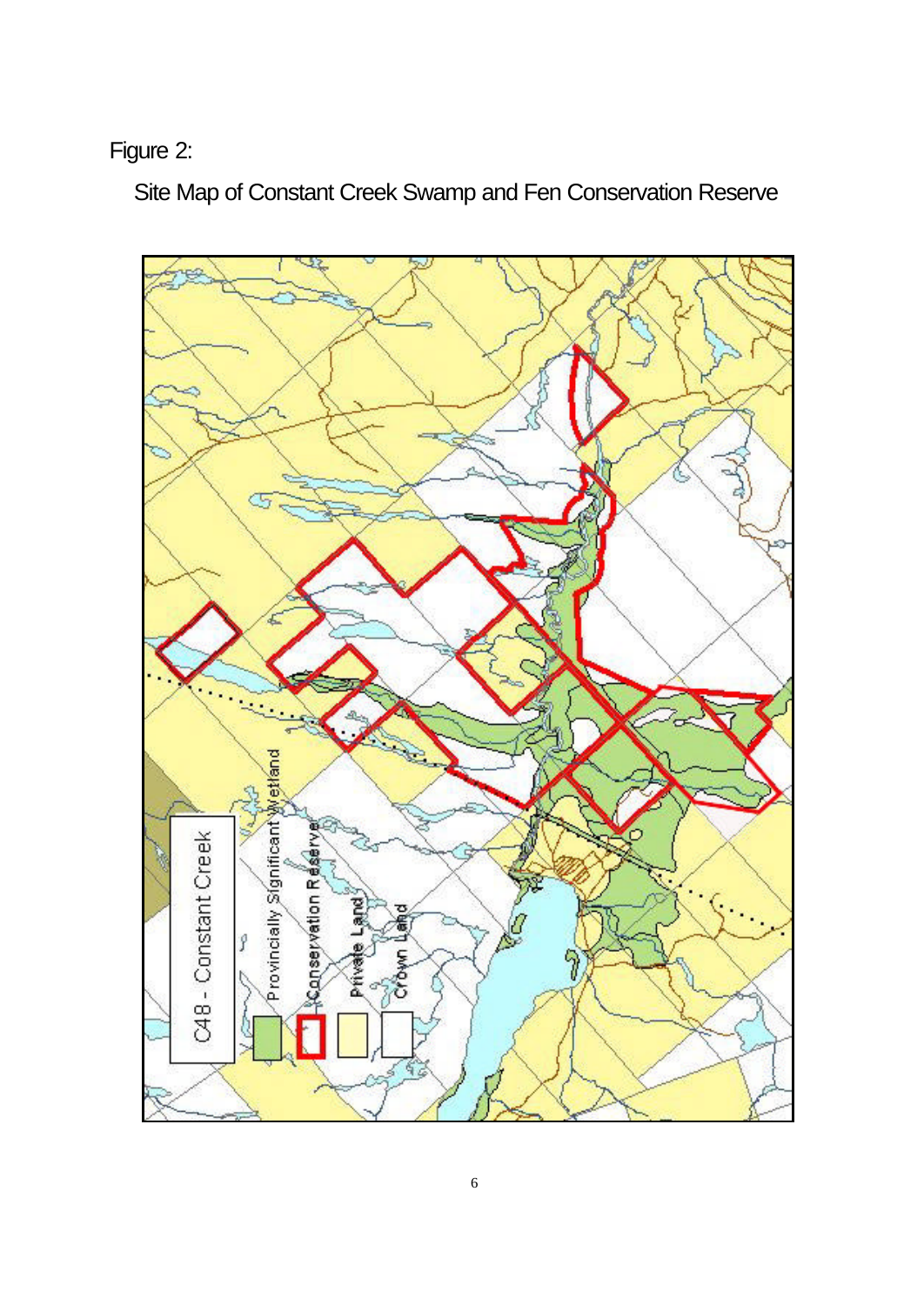# **1.2 Representation/Targets**

### **Earth Science Representation:**

Within Ontario's protected areas system, the bedrock geology of the proposed Constant Creek Swamp and Fen Conservation Reserve has **regional** significance in its representation of felsic plutonic components of the Bancroft Terrane. Surficial geology is **locally** significant in its representation of till and glaciofluvial outwash deposits of the Wisconsinan Stage of the Quaternary Era (Frey & Duba, 2001).

## **Life Science Representation:**

The proposed reserve encompasses approximately 60% of the Constant Creek Swamp and Fen ANSI. The swamp-over-marble combination is a distinct feature, with the mixture of deciduous and coniferous swamps interrupted by large and open grassy fens, being the best collection of these habitats in the area (OMNR, 2001). This area can be considered to contain the largest undisturbed Silver Maple swamp over marble substrate for ecological Site Districts 5E- 9, 5E-10, and 5E-11. The extensive fen ecosites are unique in the ecological Site District, and possibly in all of the Georgian Bay – Ottawa Valley Region (ecological Site District 5E-7 to 5E11, 6E-16) (NHIC, 2002).

The proposed Constant Creek Swamp and Fen Conservation Reserve also protects approximately 60% of the larger Ferguson Lake Provincially Significant Wetland (PSW). Marsh, swamp and bog portions of the PSW are all represented by the proposed conservation reserve.

### **Cultural Resources Representation:**

There are no known archeological sites within the proposed conservation reserve. However, the area is known to have a history of occupation spanning 5000 to 6000 years (Archaic; Early, Middle and Late Woodland; Early Historic) (Dillon Consulting, 1997). Cultural resources inventories have not been completed for this proposed conservation reserve, however, since water courses provided food and transportation for native populations, the most reliable assessment of archeological potential might be based on proximity to water (Dillon, 1997). With this in mind, it could be surmised that Constant Creek and the associated uplands may have been utilized for human occupation and exploitation.

## **1.3 Survey Information**

This section provides an overview of the inventories completed, their level of detail, and any further inventory work required.

| <b>Survey Level</b> | <b>Earth</b><br><b>Sciences</b>                          | <b>Life</b><br><b>Sciences</b>                 |               | <b>Cultural Recreational</b>                           | <b>Other</b>                                                                                                                                                                                                                        |
|---------------------|----------------------------------------------------------|------------------------------------------------|---------------|--------------------------------------------------------|-------------------------------------------------------------------------------------------------------------------------------------------------------------------------------------------------------------------------------------|
| Reconnaissance      | Earth Science<br>Checksheet-<br>(Frey & Duba,<br>(2001). | Life Science<br>Check-sheet<br>(Merchant 2002) | None<br>known | Recreation<br><b>Inventory Report</b><br>(Moore, 2002) | <b>Wetland Evaluation</b><br>(Beaudette & Tubman<br>- 1986); Life Science<br><b>ANSI's in Site District</b><br>5E-11, (Brunton -<br>1989); Final Tech<br>Reports: Hwy 17<br>Env'ntal Assessmt<br>(Dillon Consult., 1995)<br>& 1997) |
| <b>Detailed</b>     | no                                                       | no                                             | no            | no                                                     | no                                                                                                                                                                                                                                  |
| <b>Requirement</b>  | no                                                       | yes                                            | <b>yes</b>    | no                                                     | no                                                                                                                                                                                                                                  |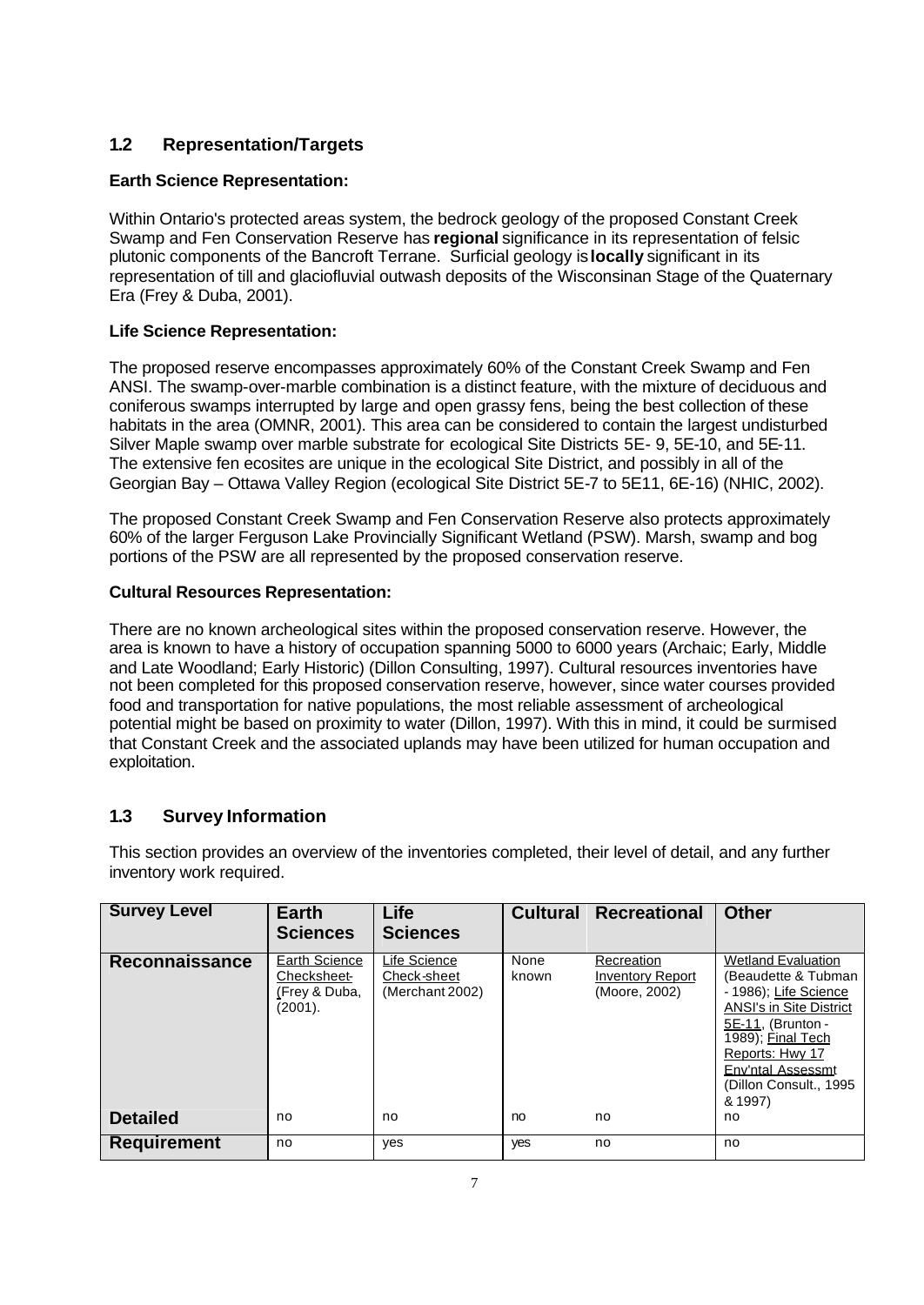# **2.0 Values to be Protected**

This section provides a description of the key natural heritage values of the site and their condition relative to past and present resource use and management activities. It also addresses the sensitivity of these values to future land use and management activities.

This proposed conservation reserve is located within Hills (1959) ecological Site District 5E-11. Values include earth science, life science and recreational features.

# **2.1 Earth Science**

According to Frey & Duba (2001), earth science values are focused on features (bedrock and surficial) that represent the chronology of earth history in the province.

The proposed Constant Creek Swamp and Fen Conservation Reserve is an area of swamp and fen surrounded by linear bedrock-controlled ridges.

Bedrock in the proposed Constant Creek Swamp and Fen Conservation Reserve commonly occurs as narrow, north trending ridges and rare small outcrops along the shorelines of larger lakes. The calcareous metasedimentary rocks mostly underlie the low elevation areas and wetlands. These rocks are poorly resistant to weathering and are not well exposed. The dominant rock type is quartzofeldspathic gneiss derived from quartz diorite of the Bancroft Terrane, in the eastern part of the Central Metasedimentary Belt of the Proterozoic Grenville Province.

The Bancroft Terrane is one of five lithotectonic terranes of the Central Metasedimentary Belt. As such, its representation in the proposed Constant Creek Swamp and Fen Conservation Reserve contributes to the conservation of the Grenville continental accretion theme.

The Quaternary glacial deposits in the area are Wisconsinan in age. The till resting on the bedrock was deposited by the continental glacial ice sheet that occupied the Ottawa Valley for at least 60,000 years, prior to the influx of the Champlain Sea into the region about 11,000 years ago. The younger glacial deposits were emplaced during the northwest retreat of the ice sheet up the Ottawa Valley as the Champlain Sea lapped against it.

The dominant glacial deposit is a very thin (<0.5 metre) and discontinuous till deposited as ground moraine. It is usually stoney, sandy and the clasts reflect the local bedrock geology. Thicker accumulations are found only in the valley bottoms.

The glaciofluvial outwash deposits occur as isolated patches within the swamp south of Constant Creek and southeast of Ferguson Lake. These were deposited in the fault-controlled valley of Constant Creek by southeastern flowing meltwater streams of the retreating ice front. Recent deposits are represented by swam and organic matter in the central and northeastern part of the proposed reserve. Several gravel and sand pits occur in meltwater channels of Constant Creek just outside of the proposed conservation reserve near its southwestern corner.

Historically, the region was staked for asbestos and molybdenum. Both of these prospects and a small molybdenite showing (about 0.6 km east of Culhanes Lake) occur outside of the proposed reserve boundaries.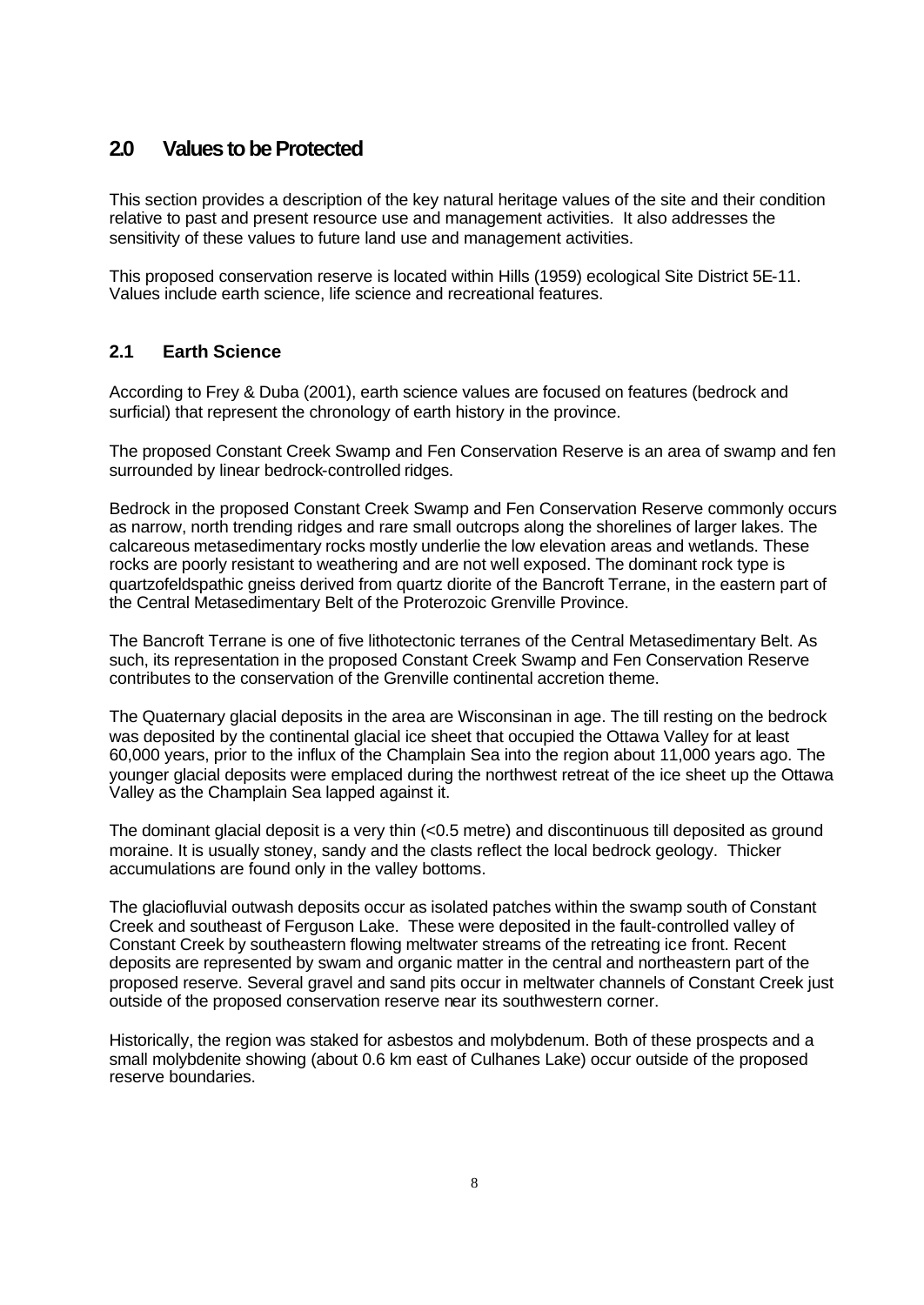# **2.2 Life Science**

The proposed Constant Creek Swamp and Fen Conservation Reserve is located within Hills' (1959) ecological Site District 5E-11.

### **Representation:**

The proposed Constant Creek Swamp and Fen Conservation Reserve lies along a stretch of Constant Creek between Fergusons Lake and Calabogie Lake. It is part of a provincially significant life science ANSI. The silver maple – green ash swamp represented here is the largest over marble substrate in ecological Site District 5E-11.

The river follows a spillway that was directed southeast by the St. Patrick Escarpment, a fault-line that marks the southwestern edge of the low-elevation Ottawa-Bonnechere Graben (Chapman and Putnam, 1984). Most of the stretch of Constant Creek in the proposed reserve is shallow, slow and meandering, over a sandy outwash bottom. The silver maple – green ash swamp flanks most of the river. Understorey is predominantly tall ferns and shrubs. A few places along the river, and along streams coming into the river, are mucky bottoms and marshy vegetation. At the eastern end of the proposed reserve, the marble substrate meets granite and the nature of the creek and the riparian vegetation changes: here, bedrock controlled till supports cedar and white pine-mixedwoods. As the river moves out of the proposed reserve, the bottom becomes stony and the current increases as it flows towards Calabogie Lake.

The ANSI was also recognized for its "magnificent set of open, graminoid fen meadows, some with pools and shrubby islands within them" (Merchant, 2002). These fens are unique in the ecological Site District, and possibly unique in the Georgian Bay-Ottawa Valley region. They drain into Constant Creek from the north, and are typically long and thin with a north-south axis. Along with the graminoid fens are treed and shrub fens. These ecosites are well represented within the proposed reserve's boundaries. Air photos show a number of beaver dams, which may be responsible for maintaining these fen ecosites. Between the wetlands are strips of upland areas composed of various mixtures of white cedar, poplar, white pine, red pine, balsam fir, red maple and red oak on shallow till. Exposed bedrock ridges also run north and south.

South of the river, the proposed reserve's boundary is approximately 120 m from the water, but dips down on the northwest side to include a portion of a large white cedar-black ash-tamarack swamp.

While the proposed Constant Creek Swamp and Fen Conservation Reserve provides good representation of the above described communities, the parcel was originally identified for protection area regulation due to its significant wetland values, not on the basis of life science representation.

## **Condition:**

The river is blocked in many places by fallen trees, logs, branches and beaver dams. Most of the swamps support mature trees, but some have extensive white cedar and silver maple mortality, leaving standing snags, cavity trees, downed woody debris, and sparse, young white cedar.

No human disturbance was noted within the proposed reserve. A parcel of private land surrounded by the proposed reserve contains a white pine cutover.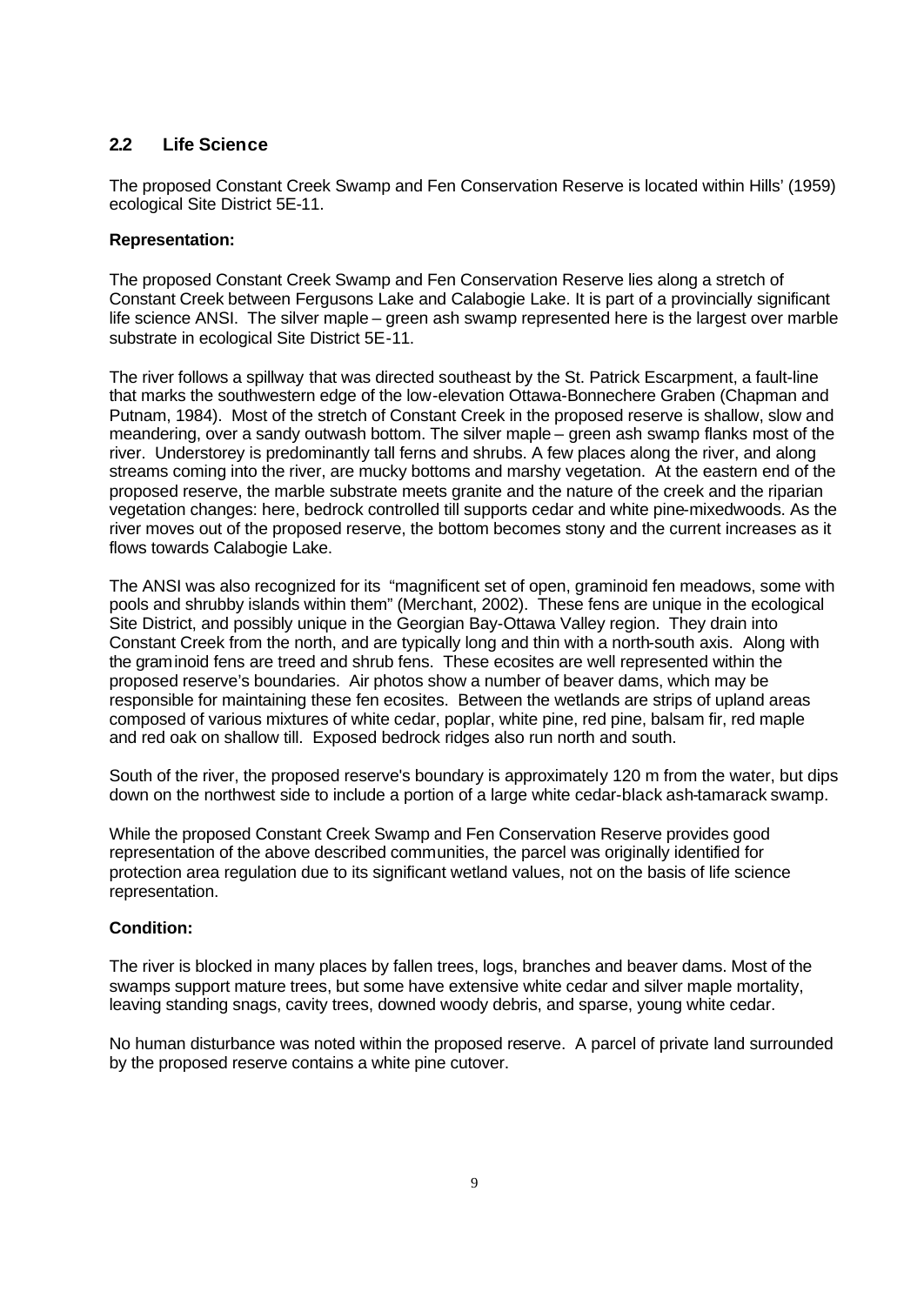#### **Diversity:**

Ecosystem diversity along the river is low. In fact, the extent of the dominant ecosite in this area, deciduous mineral swamp, is remarkable. Only a few small areas of marsh and upland shallow till are present. However, species diversity within the riparian ecosites is high. Species that occur only on the southern fringes of ecological Site Region 5E are present, such as buttonbush and nannyberry. The rich, fluvial site conditions support dense understorey vegetation composed mostly of tall shrubs, grasses and ferns.

Information on the wetland and upland ecosites in the north was obtained by aerial reconnaissance and Forest Resource Inventory, which indicate higher landscape and ecosite diversity. In this area are treed fen, shrub fen, graminoid fen and ponds as well as mixedwoods on shallow till, scattered white pine on very shallow till and exposed bedrock outcrops and bedrock ridges.

Many wildlife trails were noted, and good wildlife habitat is provided by tall shrubs, standing snags and downed woody debris. Species observed include deer, beaver, wood duck, and bullfrogs.

#### **Ecological Considerations:**

The boundaries of this proposed reserve are irregular, at places jogging in and out according to Crown ownership and determined by distance from the river in some areas. In some cases boundary recognition can be very difficult. The boundary definitions leave few places that are more than a few hundred metres from private land. However, the land directly surrounding the proposed reserve is also dominated by wetlands, and is mostly undeveloped. Cleared land approaches the border in the southwest. Long wetlands and distance from roads make access difficult.

A hydro line runs just east of the proposed reserve, forming part of the proposed conservation reserve's boundary in two small sections.

#### **Special Features:**

The proposed reserve harbours the largest undisturbed silver maple swamp over marble substrate for ecological Site Districts 5E- 9, 10, and 11.

Extensive fen ecosites are a unique feature in the ecological Site District, and possibly in all of the Georgian Bay – Ottawa Valley Region (ecological Site Districts 5E-7 to 5E11, 6E-16) (Merchant, 2002).

#### **Significance:**

Marsh, swamp and bog portions of the larger Ferguson Lake Provincially Significant Wetland are represented as well as portions of the proposed Constant Creek Swamp and Fen ANSI. The organic/mineral swamp-over-marble combination, large, open grassy fens, upland mixedwoods and upland white cedar on shallow till provide significant representation.

#### **2.3 Recreational Values**

As the meandering river-course of Constant Creek turns into small waterfalls and rapids, many types of terrestrial and aquatic vegetation provide diverse habitat for numerous species of wildlife including waterbirds, furbearers, and larger mammals such as deer, black bear and wolf. Canoeing, natural heritage appreciation, sport fishing and hunting opportunities exist.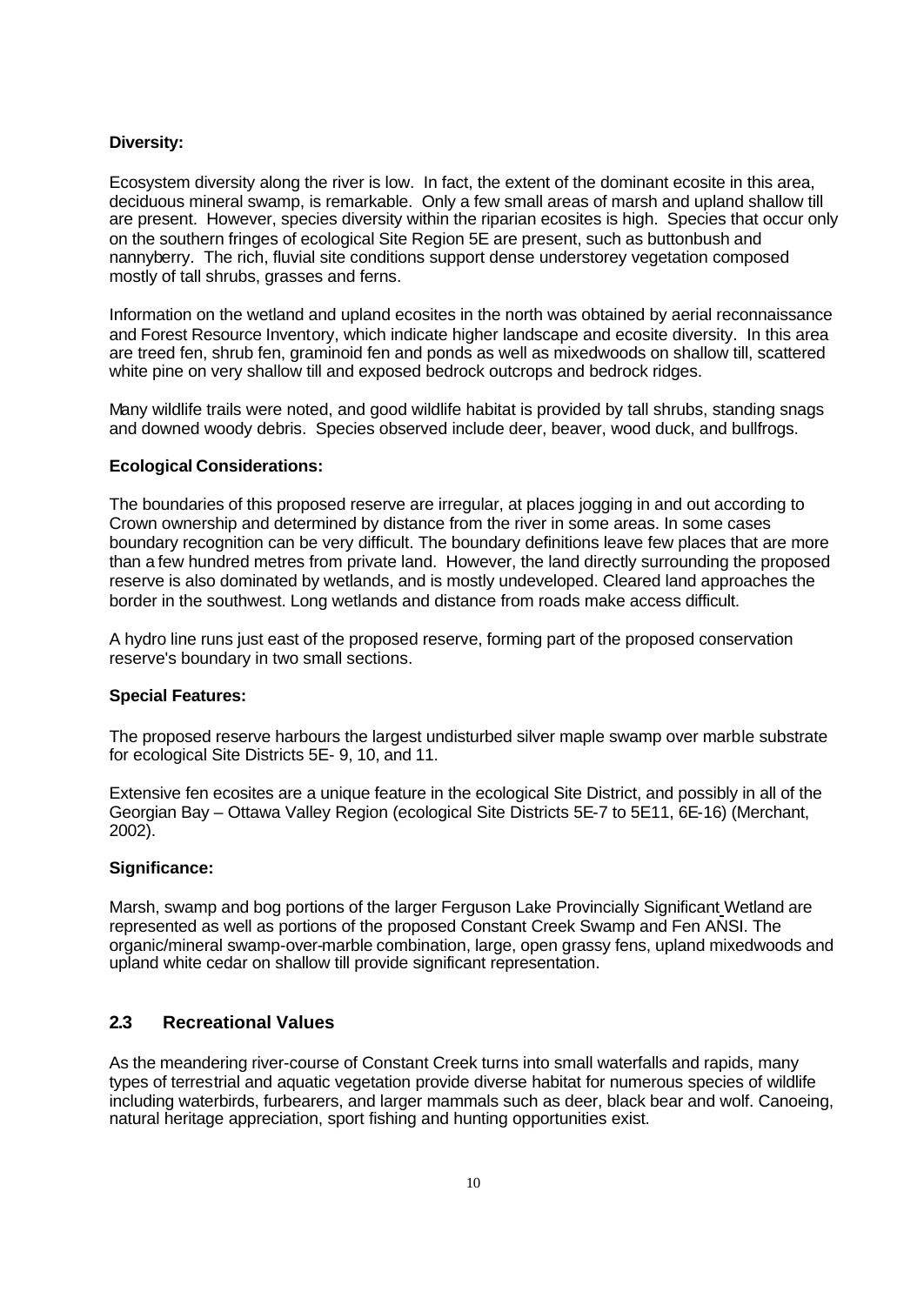Of note is that the proposed Constant Creek Swamp and Fen Conservation Reserve has no existing road or trail access. Thus, with the exception of receiving permission of adjacent landowners, or travelling a distance across adjacent Crown land, the recreation features of the proposed reserve are relatively inaccessible.

Due to its lack of public access as well as the fact that the recreational uses (both consumptive and non-consumptive) can be located elsewhere on the landscape, the recreational features of proposed reserve are considered locally significant and likely underutilized at this time.

The location of the proposed reserve within the southern portion of the district does however, place it closer to a larger population base, thus providing potential ecotourism opportunities in the future.

# **3.0 Management Guidelines**

### **3.1 Land Tenure**

#### **Background:**

The proposed Constant Creek Swamp and Fen Conservation Reserve is a 540 ha area comprised of six separate parcels of Crown land. As part of the Constant Creek watershed (2KE-3), it lies within the Lower Madawaska River watershed of the Ottawa Valley.

The proposed reserve protects most of the Crown land portion of the proposed Constant Creek Swamp and Fen Area of Natural and Scientific Interest (candidate Provincial ANSI) as well as a portion of the Ferguson Lake Provincially Significant Wetland (PSW).

The unopened road allowances within the property are municipally owned and are not considered part of the proposed reserve.

There is currently one provincial land use permit (LUP) associated with this site (Ontario Power Generation corridor). Crown land fur harvesting occurs and the proposed conservation reserve is also part of a commercial baitfish harvesting zone and a Bear Management Area (BMA).

Due to the absence of existing roads or trails, direct access to the proposed Constant Creek Swamp and Fen Conservation Reserve is not readily available. Permission to cross private land or travelling a distance across adjacent Crown land is required in order to reach the proposed reserve.

One significant issue was raised during public consultation; a landowner expressed a desire to enlarge a trail across the proposed reserve in order to access his property via a wider roadway. (in the introduction is was called a "road access request".

#### **Guideline:**

Sale of Crown lands within the proposed conservation reserve is not permitted, with the exception of some types of minor dispositions in support of existing uses (e.g., Land Use Permits or Licenses of Occupation). Renewals of existing land use permits are permitted. New leases or land use permits will be allowed for approved activities (see Appendix 1).

Leasing of Crown lands within the proposed conservation reserve for the development of private camps is not permitted.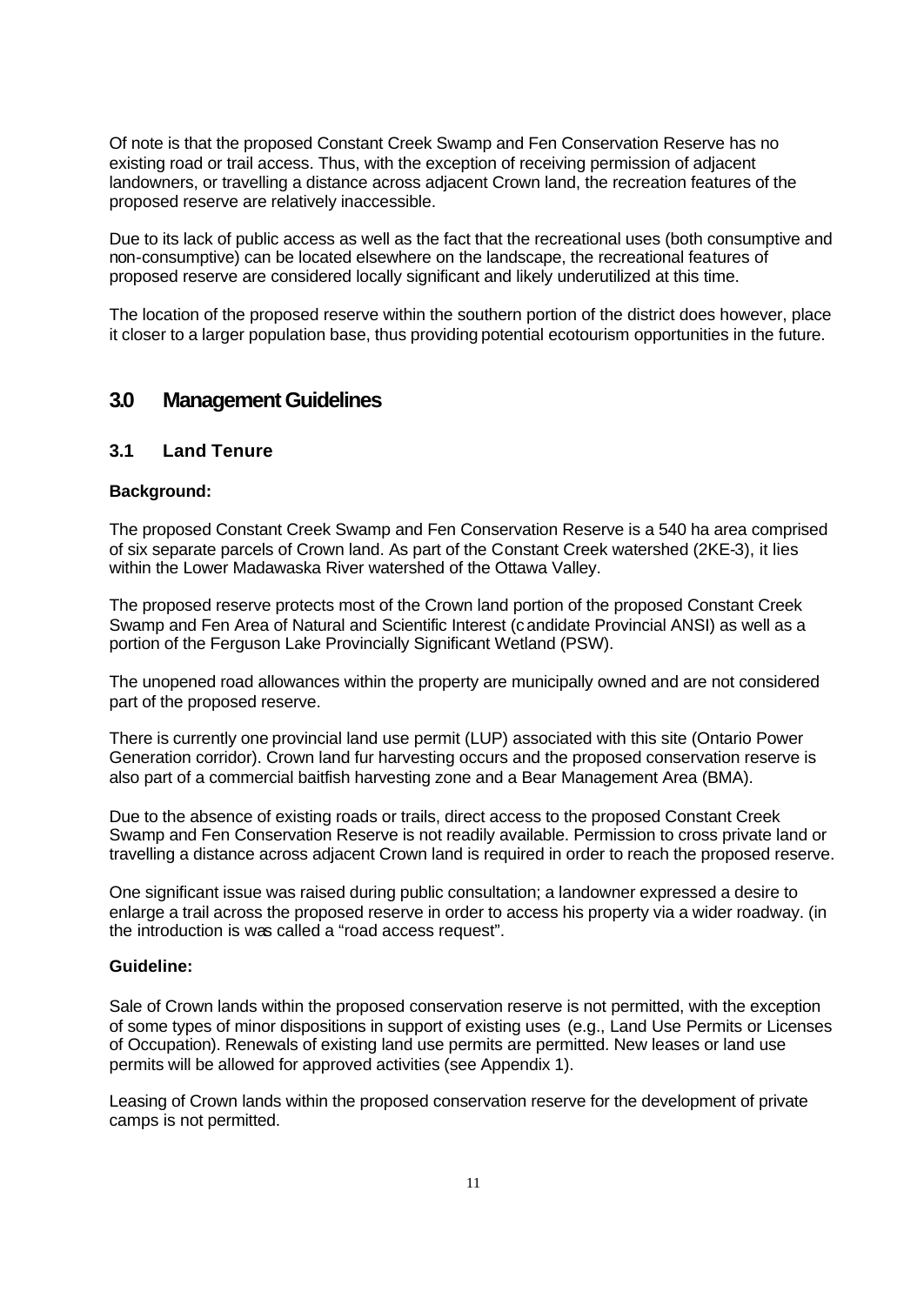Leasing of Crown lands to new commercial outfitting services, outpost camps, resort or lodges can be considered during future planning, however, it is very unlikely that such use will be proposed in this site. Currently, there are no "remote" based tourism lodges or camps on Crown land with exclusive tenure to an area in Pembroke District. There are numerous lodges, resorts, motels and cottages on private land which house tourists who use nearby Crown land and lakes for recreation activities (Yaraskavitch, ca 1997-98).

Lands that would enhance the proposed conservation reserve, by incorporating more of the provincially significant wetland, or by providing more public access to the site, may be purchased if funding and/or contributing partners become available. Should the municipality be willing, the acquisition by the Crown of the unopened municipal road allowances within the proposed reserve would benefit the consolidation and long term protected area management of this property.

Unauthorized occupations of lands within the proposed conservation reserve will be handled in accordance with approved policy, and any required structural removal will be undertaken at the owner's expense.

## **3.2 Existing/Proposed Development**

### **Background:**

Currently, there is no known development within the site other than a trail that crosses the northernmost parcel in order to access private property. There is no intention at this time to upgrade the trail to a roadway or to improve site development in general (facilities, access, and trails).

Access to the site is limited to canoeing Constant Creek, obtaining permission to cross private land, or travelling a distance across adjacent Crown land.

#### **Guideline:**

New trails are discouraged, however, they may be considered when compatible with other recreational uses, the maintenance of environmental integrity, and the requirements of Procedural Guideline B – Test of Compatibility (Appendix 1). Any new trails will be designed to avoid those areas identified as sensitive to disturbance, or supporting provincially, regionally, or locally important plant species.

Facility infrastructure and development for recreational and/or educational purposes may be considered in the future if there is a demonstrated demand for such facilities. A more detailed management plan would be required at that time.

All provincial policies that guide development (i.e. water hazard management, wetlands) are applicable in conservation reserves as on Crown land.

## **3.3 Recreational Activities**

#### **Background:**

Although access to Constant Creek for the purpose of canoeing is limited, the activity proves to be rewarding for those who either boat in from Ferguson Lake or obtain permission to cross private land and launch their canoe. Numerous forms of wildlife and habitats enrich the shores of Constant Creek.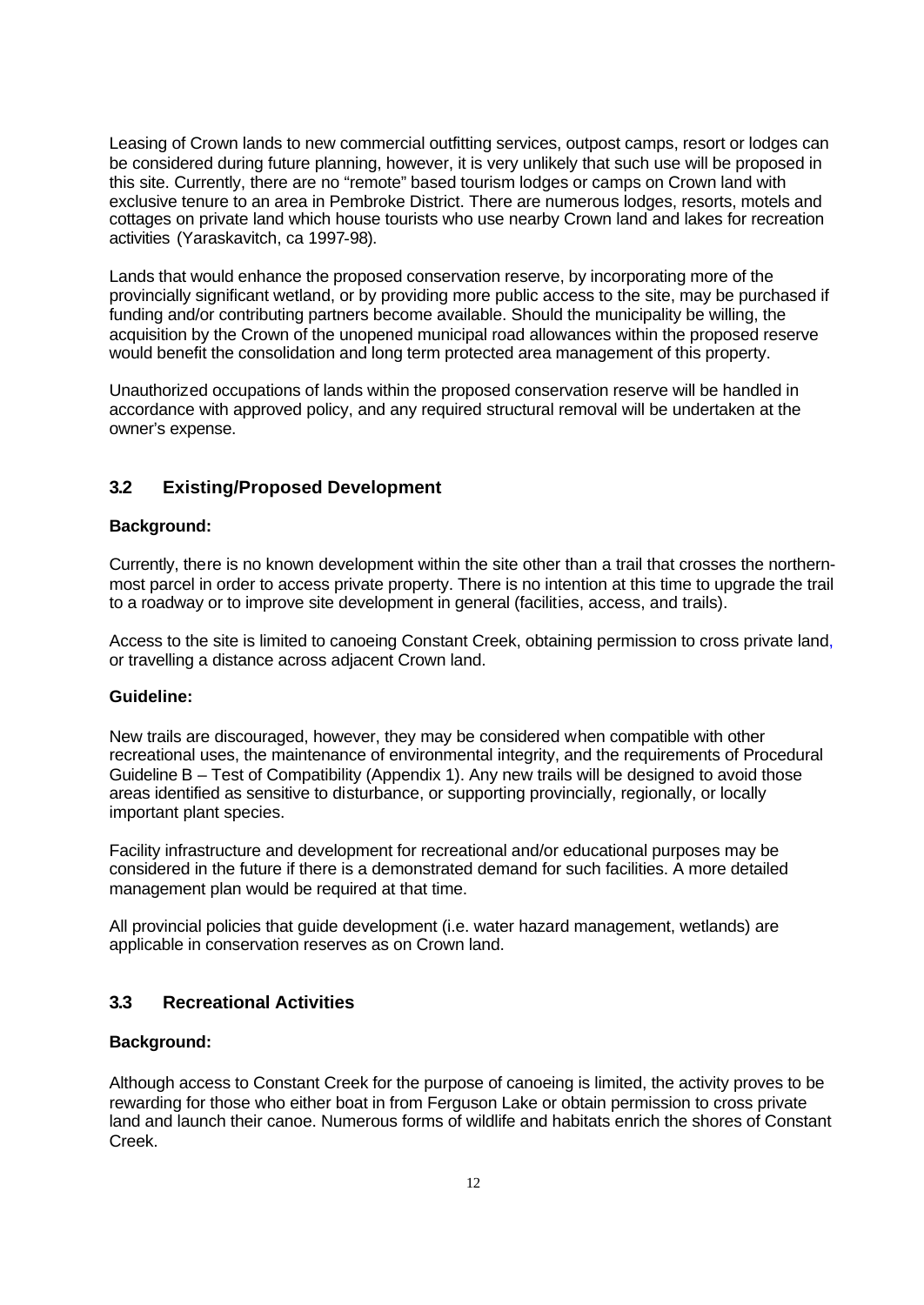As the summer progresses and water levels drop, navigation of Constant Creek becomes more difficult. Ultimately, the canoe provides an excellent vantagepoint for admiring the serenity of Constant Creek.

Constant Creek supports a diverse number of fish species such as bass, walleye and pike. The highest abundance of game fish is likely found closer to west side of proposed reserve at the mouth of Ferguson Lake (also known as Constos Lake). Culhane Lake inside the proposed reserve may also provide a number of fishing opportunities. An aerial reconnaissance visit to the site in February of 2002, revealed that there is some ice fishing taking place, however it is assumed that pressure is low.

The proposed reserve is also part of the Admaston/Ashdad Deer Yard. Stratum-1 Core Deer Yarding habitat is found to the north and south of the proposed reserve. These are areas where deer are known to historically congregate during severe winters when snow gets deep (>60 cm). The entire proposed conservation reserve lies within a Stratum 2 Deer Yard which is considered a general deer yarding area. Deer usually congregate in these areas in early winter and in winters when conditions are not too severe. The population appears to be healthy and abundant. Deer hunting is known to be taking place within the proposed reserve, however there is no accurate assessment of hunting pressure. It is unlikely that hunting activities extend beyond adjacent landowners and their families. This is due primarily to the lack of public access to the site.

Although a popular sport in Renfrew County, it is unknown if waterfowl hunting is taking place within the proposed reserve. Waterfowl with young were seen during field visits (2001), and the presence of extensive hardwood swamps and marshy areas provide good wood duck and hooded merganser nesting areas.

The proposed reserve is presently utilized in a limited manner for hunting, fishing and canoeing. Activities such as natural heritage appreciation, photography, birdwatching, and nature study are also available, although limited due to access difficulties.

Aside from the trail that crosses the northern-most parcel of the site in order to access private property, there are no other known trails within the proposed Constant Creek Swamp and Fen Conservation Reserve; thus winter activities in the form of snowmobiling, skiing, or snowshoeing are limited. It should be noted however, that snowmobiling is becoming an increasingly popular winter activity in the Ottawa Valley. Although it is possible to access the proposed reserve via the frozen creek or hydro line on the west side of the proposed reserve, it is unlikely that anyone is currently participating in these activities.

#### **Guideline:**

Most recreational activities that have traditionally been enjoyed in this area can continue provided they pose little threat to the natural ecosystems and features protected by the proposed conservation reserve. Permitted uses include wildlife viewing, hiking, hunting, snowshoeing, crosscountry skiing, exploring and fishing. Activities such as snowmobiling and the use of all-terrain vehicles (ATV's) will be permitted only on existing roads and trails where they do not adversely affect the values being protected. Off-trail mechanized travel is permitted only for the direct retrieval of game.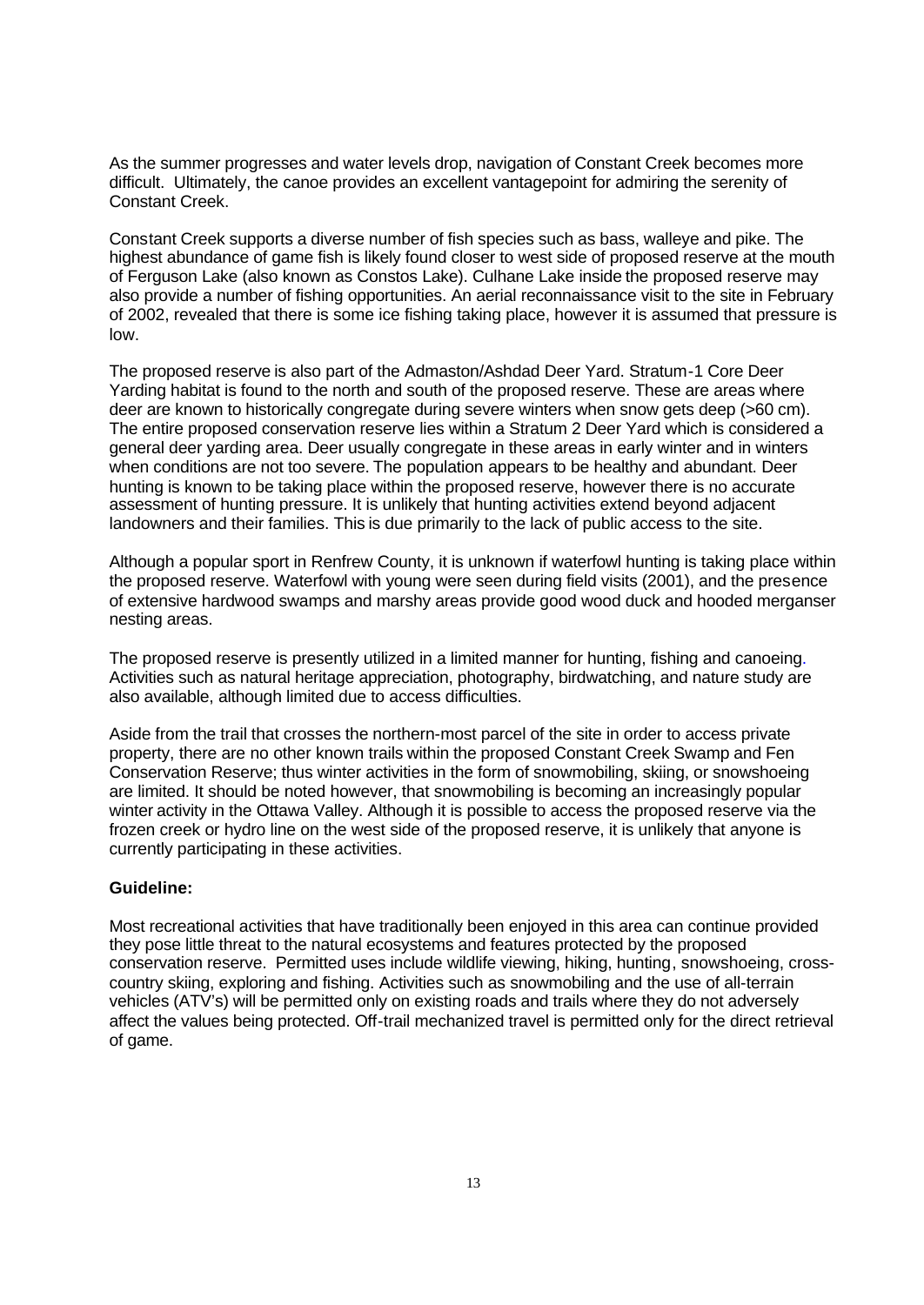# **3.4 Commercial Activities**

#### **Background:**

Crown land fur harvesting occurs within the site, and the proposed conservation reserve is also part of a commercial baitfish harvesting zone and a Bear Management Area (BMA)

### **Guideline:**

Some commercial uses (such as commercial fishing and fur harvesting) may be permitted in conservation reserves provided they do not impact the natural heritage values for which the area is established. Existing bait fishing use and Crown land fur harvesting are permitted to continue within the site unless there are demonstrated conflicts. New baitfish and fur harvesting operations can be considered subject to the requirements of Procedural Guideline B – Test of Compatibility (Appendix 1). No new fur harvesting cabins are permitted. New authorized non-resident bear hunting operations are not permitted, however new outpost camps, resorts, outfitting services or commercial food harvesting operations may be considered within the proposed reserve. It is however, very unlikely that such use will be proposed for this site.

Other new commercial activities must meet the requirements of Procedural Guideline B – Test of Compatibility, (Appendix 1). New transmission lines (e.g. power or communications), pipelines, and road corridors are discouraged through existing planning processes.

Mineral exploration and mining are not permitted within the proposed Constant Creek Swamp and Fen Conservation Reserve.

Conservation Reserves do not permit commercial forest harvesting, hydroelectric power development, the extraction of aggregate, peat, soils, or other industrial uses. (Public Lands Act, Ontario Regulation 805/94). Other new commercial activities must meet the requirements of Procedural Guideline B – Test of Compatibility.

## **3.5 Aboriginal Interests**

## **Background:**

The proposed conservation reserve is located within the land claim area of the Algonquin Nation.

There are no known archeological sites within the proposed Constant Creek Swamp and Fen Conservation Reserve, however, the area is known to have a history of occupation spanning 5000 to 6000 years (Archaic; Early, Middle and Late Woodland; Early Historic) (Dillon Consulting, 1995). Since water courses provided food and transportation for native populations, the most reliable assessment of archeological potential is based on proximity to water (Dillon, 1995). With this in mind, it could be surmised that Constant Creek and the associated uplands may have been utilized for human occupation and exploitation.

#### **Guideline:**

The Ministry of Natural Resources and the Algonquin Nation are developing a protocol to guide discussions on a number of land use matters, including implementation of the *Ontario's Living Legacy Land Use Strategy*. The Constant Creek Swamp and Fen site has unique values that would benefit from protection at this time. The values at this site may be expanded in the future with the identification of other unique values through the protocol consultation process with the Algonquins.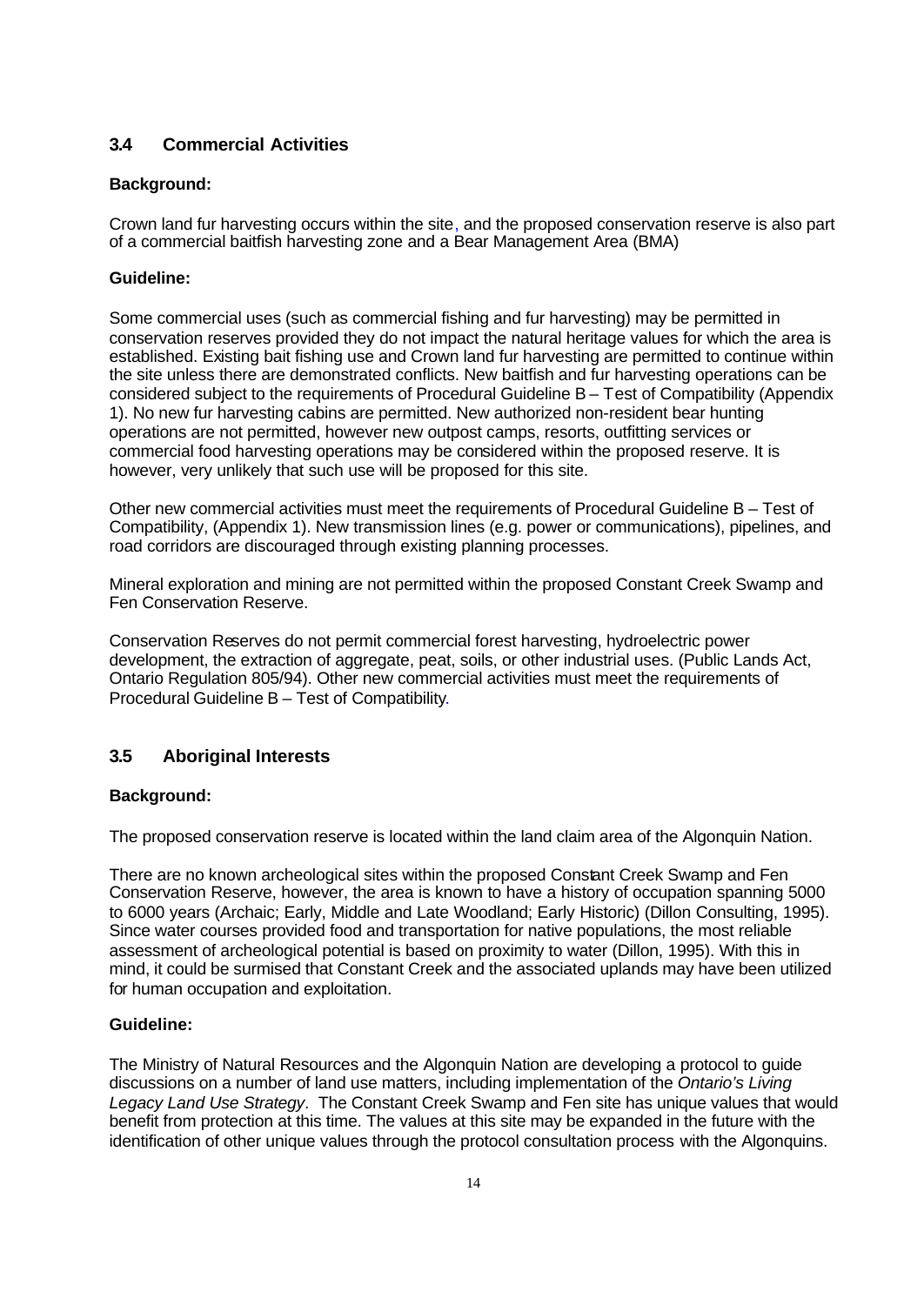Hunting and fishing are permitted uses in proposed conservation reserves.

## **3.6 Natural Resource Stewardship**

#### **3.6.1 General**

This proposed conservation reserve will be managed with an emphasis on ensuring that the natural ecosystems and processes of the proposed reserve are not negatively affected by current and future activities. Therefore, applications for specific uses will be carefully studied and reviewed. The Ministry, partner organizations, and/or the proponents may undertake such studies .

## **3.6.2 Vegetation Management and Fire Management**

### **Background:**

The swamp-over-marble combination of the proposed reserve provides for a mixture of deciduous and coniferous swamps and large and open grassy fens (OMNR, 2001). An evaluation of the FRI information found that approximately 73% of the proposed reserve is considered productive forest, 20% is treed muskeg, and the remainder is a combination of small amounts of developed agriculture land, rock, brush/alder, and water.

The complex geology results in variable vegetation and floral cover, especially north of the river where the highest landscape diversity is found. This includes: large, open graminoid fen meadows, treed and shrub fens, ponds, shallow wetlands, mixedwoods of white cedar, poplar, white pine, red pine, balsam fir, red maple and red oak, as well as flora associated with exposed bedrock outcrops and bedrock ridges.

Silver maple-green ash swamps flank the meandering banks of Constant Creek in the southern portion of the proposed reserve. Understorey is predominantly tall ferns and shrubs with some marshy areas.

At the eastern end of the proposed reserve, the marble substrate meets granite, and the nature of the creek and the riparian vegetation changes into cedar and white pine-mixedwoods.

### **Guideline:**

The proposed conservation reserve will be managed by allowing natural ecosystems, processes and features to operate normally, with minimal human interference or alteration.

Conservation reserve policy states that forest fire protection will be carried out in the proposed reserve as on surrounding public lands, unless it is determined through management planning that another approach should be undertaken. Pembroke District MNR has a policy of aggressively suppressing all fires. The MNR would appropriately respond to any fire as per policy or municipal agreements at any such time, with a "light on the land" approach (i.e., no bulldozers, no camp construction, minimal cutting).

Programs may be developed to control forest insects and diseases in the proposed conservation reserve where these threaten significant natural heritage, aesthetic, or economic values. Where control is desirable, it will be directed as narrowly as possible to the specific insect or disease. The methods selected will be subject to the requirements of Procedural Guideline B – Test of Compatibility (Appendix 1).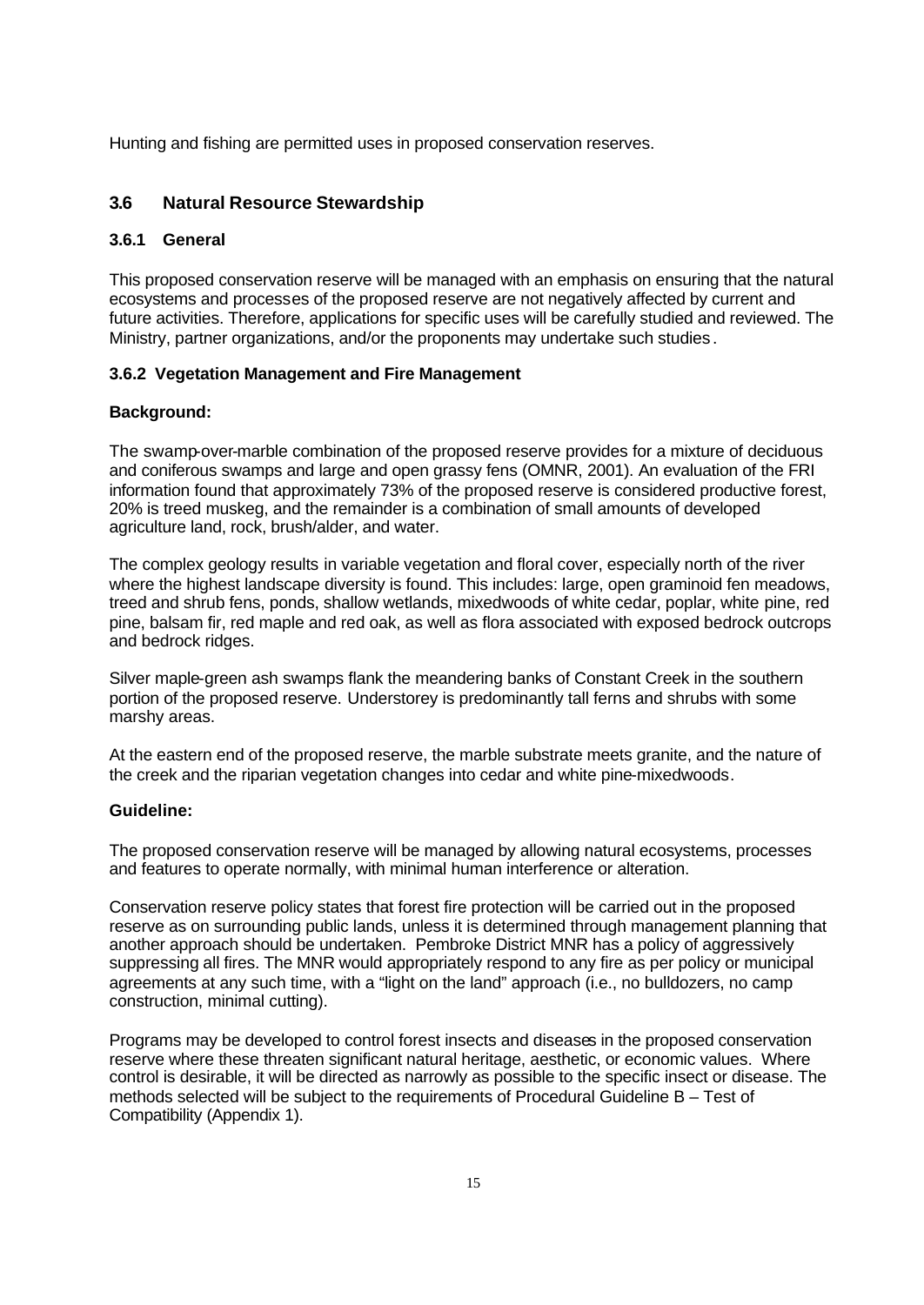Any habitat alterations would be reviewed on a case by case basis, with consideration given to the protection of natural heritage values, OMNR's environmental assessment responsibilities and provincial conservation reserve policy.

Invasive species which are deemed to threaten the natural heritage values of the proposed conservation reserve will be managed using acceptable and approved controls which protect natural heritage values and are subject to Procedural Guideline B – Test of Compatibility (Appendix 1).

The Ministry of Natural Resources will continue to work with municipalities and private landowners to protect private land portions of the provincially significant wetland by way of land tax incentives, co-stewardship opportunities and through municipal land use planning. Landowners with property in a provincially significant wetland may be eligible for the Conservation Land Tax Incentive Program, providing they meet the program criteria and agree to protect the natural heritage values of their property. Protection of the wetland can also be promoted by municipal consideration of the Provincial Policy Statement and Planning Act within planning documents and through development review.

#### **3.6.2 Fish and Wildlife Management**

#### **Background:**

The proposed reserve is located within an extensive natural landscape of forest and marginal agriculture land. A hydro line is found along the western side of the proposed reserve, possibly serving as a corridor for wildlife movement.

An abundance of species such as dragonflies, turtles, waterfowl, numerous fish species, fresh water clams, and white-tailed deer are easily viewed as one paddles down Constant Creek.

The wooded swamps and river bottomlands provide wood duck and hooded merganser breeding habitat with the emergent, floating and submergent aquatic vegetation providing valuable sources of food and cover.

Wetland features that continue along the creek also provide habitat for such popular fur-bearing species as beaver, mink, river otter, and muskrat. Bullfrogs, another species managed for consumption, are known to exist within Constant Creek as are relatively high numbers of whitetailed deer. The proposed Constant Creek Swamp and Fen Conservation Reserve is part of the Admaston/Ashdad Deer Yard. An estimate of carrying capacity and winter forage supplies was recently completed (Rosien, 2001). It was determined that the browse biomass was estimated at approximately 13.23 kg/ha, and the winter carrying capacity of the yard was estimated at approximately 10.74 deer/km².

During field visits many wildlife trails were noted, as were tracks in the sandy shoals of the river. Species observed include deer, beaver, wood duck, great blue heron, and kingbird. Two heronries exist adjacent to the western boundary of the proposed reserve. As many as 17 nests were recorded in one location during an aerial survey in 2002.

#### **Guideline:**

Activities such as nature appreciation, photography and wildlife viewing are all permitted uses.

Fisheries management within the proposed reserve will be guided by the fishing regulations associated with Division 15 of the Central Ontario Region.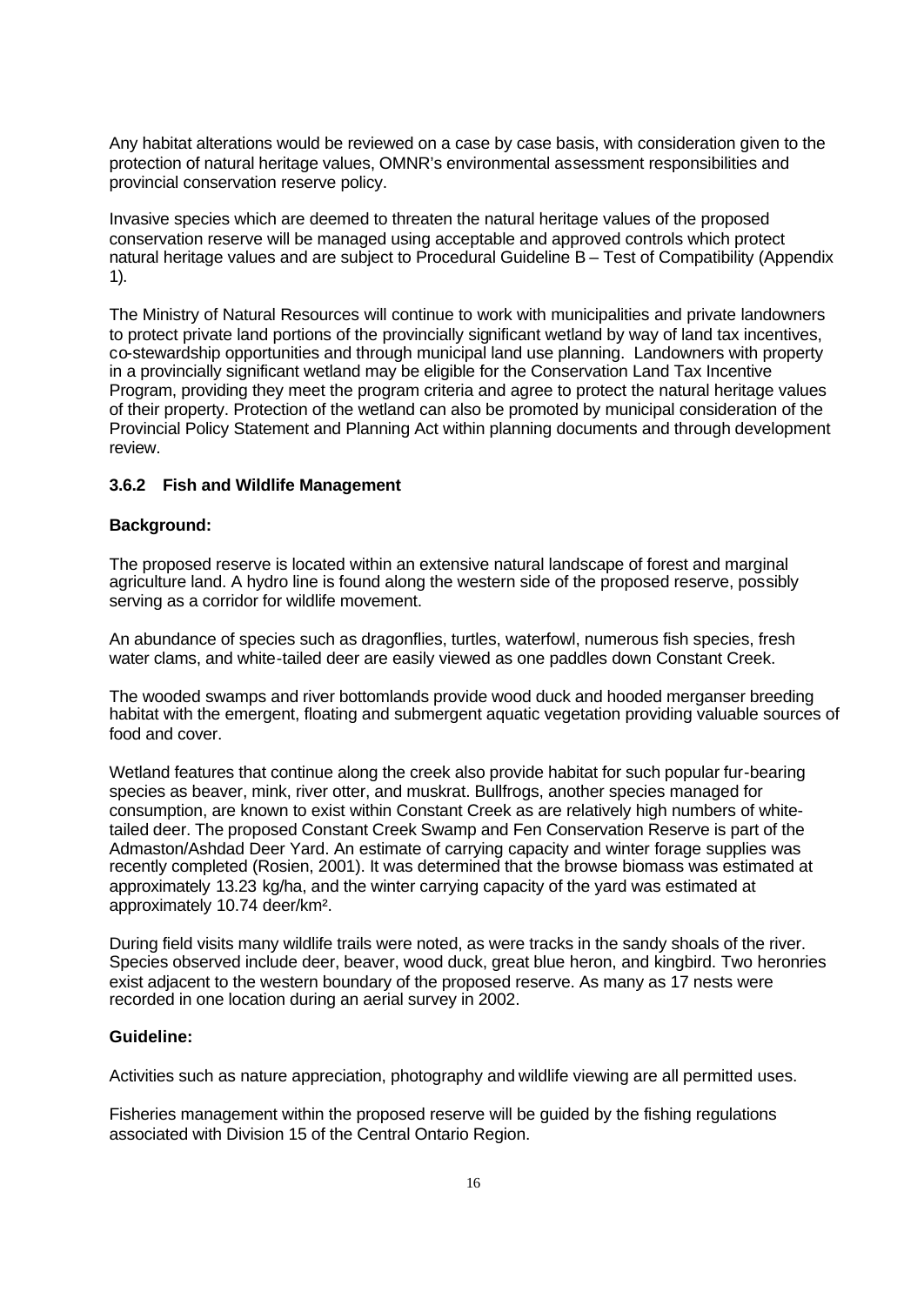The management of game and fur species in the proposed conservation reserve will continue to be consistent with the wildlife management unit (WMU 59) within which it lies.

Hunting within the proposed conservation reserve may continue and will be guided by the relevant Ontario hunting regulations. Although bait-fish harvesting and Crown land fur harvesting currently exist in the proposed reserve, new bait-fish harvesting operations and commercial fur harvesting operations could be considered if necessary, subject to the requirements of Procedural Guideline B – Test of Compatibility (Appendix 1). Fur harvesting and bait-fishing would be managed through the current licencing system.

Any habitat alterations would be reviewed on a case by case basis, with consideration given to protection of natural heritage values, OMNR's environmental assessment responsibilities and provincial conservation reserve policy.

Invasive species which are deemed to threaten the natural heritage values of the proposed conservation reserve will be managed using acceptable and approved controls which protect natural heritage values while being subject to Procedural Guideline B – Test of Compatibility (Appendix 1).

#### **3.7 Cultural Resource Stewardship**

#### **Background:**

The protection and conservation of cultural heritage resources is governed by the Ontario Heritage Act and administered by the Ministry of Culture. There are no known cultural/historic features and archeological features identified on site although Aboriginal and historical values have been identified in the area.

#### **Guideline:**

Interested partners with the appropriate qualifications would be allowed to undertake inventories and studies of the area, consistent with Procedural Guideline C - Research Activities in Conservation Reserves (Appendix 2). The specific location of cultural heritage sites will be kept confidential to protect the resources.

#### **3.8 Client Services**

Client services (such as interpretation, access and signage) associated with the site are limited to a brief informative fact sheet that was developed during the public consultation phase in 1999. No services or facilities are presently provided within the site boundaries. The Fact Sheet for the proposed Constant Creek Swamp and Fen Conservation Reserve is currently available to the public through the Pembroke District office or via the internet at: www.ontarioslivinglegacy.com.

#### **Guideline:**

Given the focus on low key management, client information will be given on an inquiry basis only and will deal with the basic level of information with respect to access, natural heritage appreciation, recommended activities, and boundaries.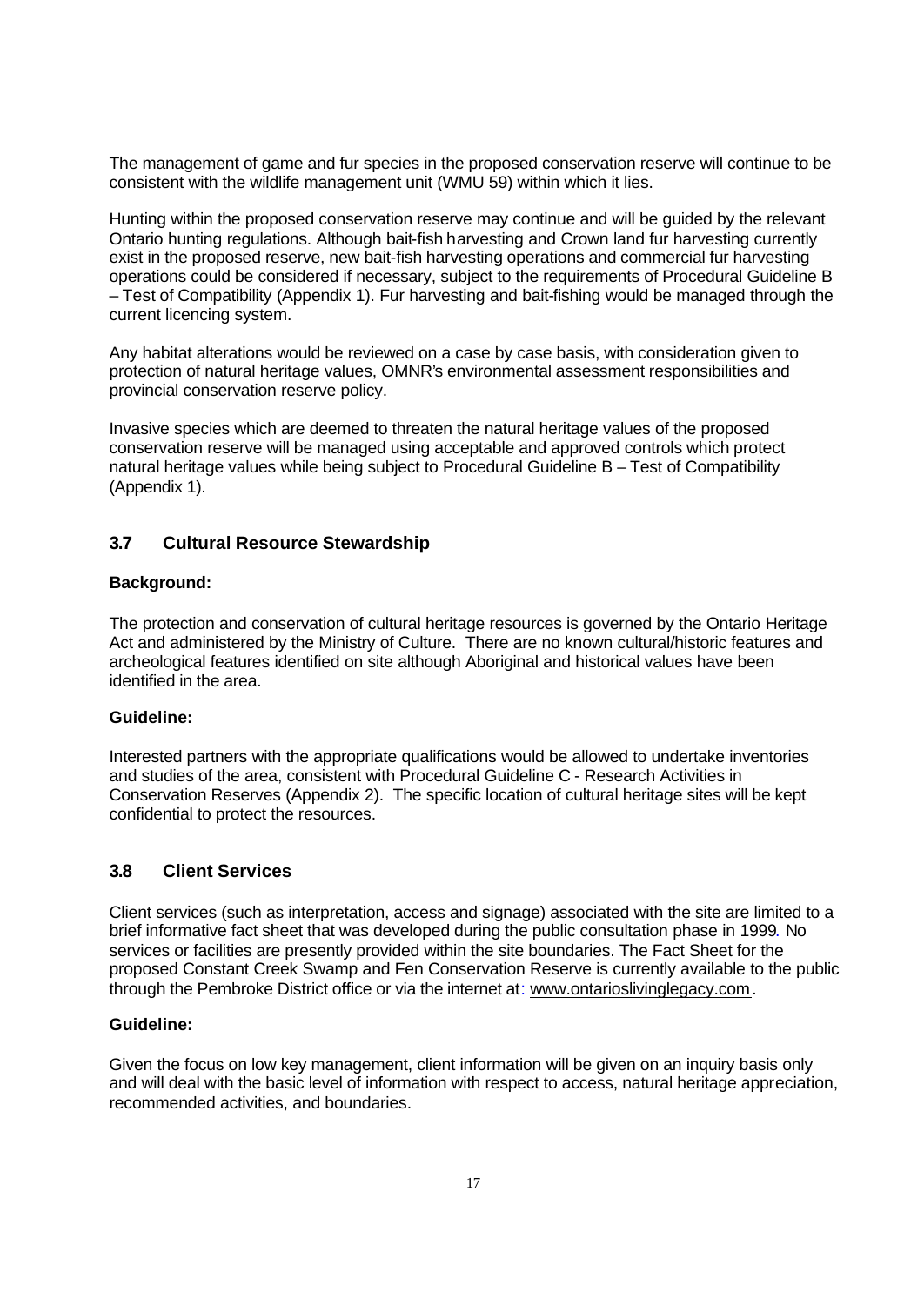# **3.9 Research**

### **Background:**

Beaudette and Tubman completed a wetland evaluation of the Ferguson's Lake Wetland (of which this site is a part) in 1986. This area was ranked as Provincially Significant within Ontario. As well, D.F. Brunton completed Life Science Inventory Checksheet as part of an ANSI report for in Site District 5E-10 in 1989.

As part of the responsibilities associated with the regulation of the proposed reserve, three additional reports were completed and can be found on file with the Ministry of Natural Resources at the Pembroke District office. They are as follows:

- Natural Heritage Area Life Science Checksheet (Merchant, 2002)
- Recreation Resource Inventory Report (Moore, 2002); and,
- Earth Science Report (Frey & Duba, 2001).

### **Guideline:**

A detailed bedrock and surficial geological inventory of the proposed Constant Creek Swamp and Fen Conservation Reserve is not warranted because of the extensive wetlands and bedrock exposure already mapped. Although resistant to most human activities, the bedrock exposures are susceptible to graffiti, uncontrolled bedrock sampling and unplanned bedrock disturbances. Appropriate cautionary warnings or controls should be implemented if increased access is promoted. The wetlands are sensitive to significant flooding or lowering of water levels through unplanned human disturbances. Such activity would damage the wetland ecosystem but have no effect on the exposed bedrock (Frey & Duba, 2001).

Cultural/historical inventories should be conducted within the site in order to determine the extent of Native archeological features.

In general, non-destructive research by qualified individuals will be encouraged to:

- provide a better understanding of the natural values protected by the proposed Constant Creek Swamp and Fen Conservation Reserve;
- monitor impacts of recreational use of the site; and,
- advance protection, planning and management of the proposed conservation reserve.

Research proposals and activities must follow Procedural Guideline C – Research Activities in Conservation Reserves (PL. Procedure 3.03.05) (Appendix 2).

All research programs will require the approval of the Ministry of Natural Resources as will the removal of any natural or cultural specimen. The establishment of permanent plots, observation points or facilities must also be approved and be compatible with the conservation reserve protection objective. Any site disturbed by research activities must be rehabilitated as closely as possible to its previous state. The researcher will submit copies of reports, publications, theses and results to the OMNR Madawaska Area Supervisor in Pembroke.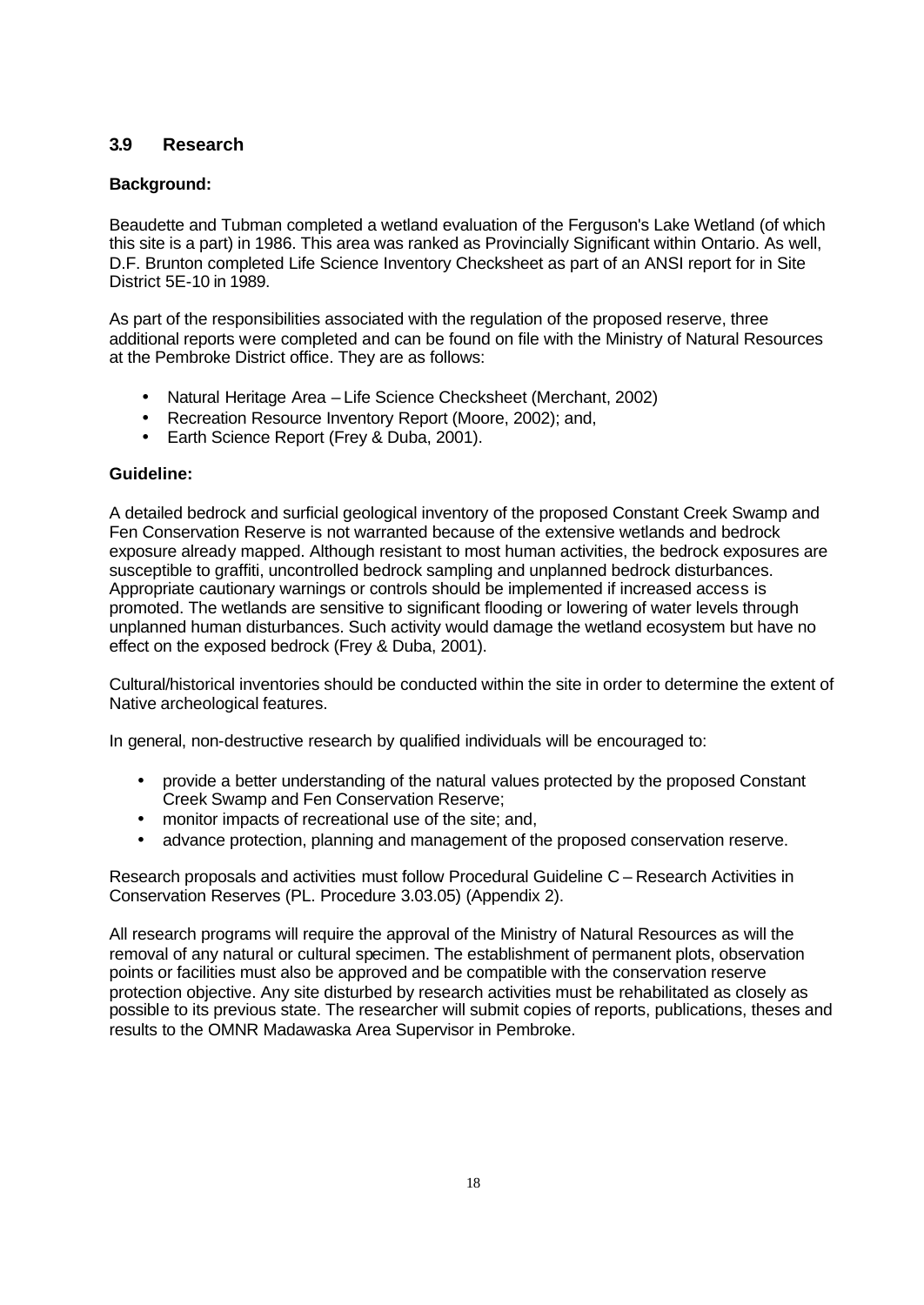# **3.10 Marketing**

### **Background:**

There has been no direct marketing of the proposed Constant Creek Swamp and Fen Conservation Reserve to date. Promotion and information about this site has been distributed primarily through the *Ontario's Living Legacy* planning process. This includes recent public consultation regarding the proposed regulation and boundary refinement of the site and through the *Living Legacy* website at www.ontarioslivinglegacy.com.

### **Guideline:**

Although potential may exist for additional eco-tourism opportunities, intensive marketing activity to increase recreational use of the proposed Constant Creek Swamp and Fen Conservation Reserve is neither desired nor required at this time. The fact sheets concerning this proposed conservation reserve will continue to be available to inform the public about the special values of this area and its role in Ontario's protected areas system.

# **4.0 Implementation**

Administrative responsibility for the proposed Constant Creek Swamp and Fen Conservation Reserve lies with the Madawaska Area, Pembroke District office of the Ministry of Natural Resources.

The Ministry will continue with the custodial care of the proposed conservation reserve and will also seek out partnerships where appropriate. Implementation of this Statement of Conservation Interest will primarily involve monitoring activities to ensure adherence to the management guidelines.

Implementation priorities include:

- consultation with Algonquin First Nation representatives and communities, as a basis of proceeding with final boundary refinement and regulation of this proposed conservation reserve;
- updating this SCI upon final regulation as a conservation reserve;
- undertaking additional life science, recreational and cultural/historical inventories and research and to monitor impacts of use;
- examining the potential opportunities of acquiring additional lands adjacent to or in close proximity of the proposed reserve;
- examining the potential to work with adjacent landowners through the local stewardship council and other partners to protect and enhance marsh wetland communities for staging and breeding waterfowl.
- providing client services (e.g. brochure or fact sheet) at nearby OMNR Offices;
- proceeding with minor development (e.g., signage, etc..) as funding permits; and,
- ongoing education of resource users with respect to resource and land stewardship values (e.g., brochures, working with adjacent landowners, municipalities, etc.) in order to provide long term recreational opportunities and maintain the ecological integrity of the site.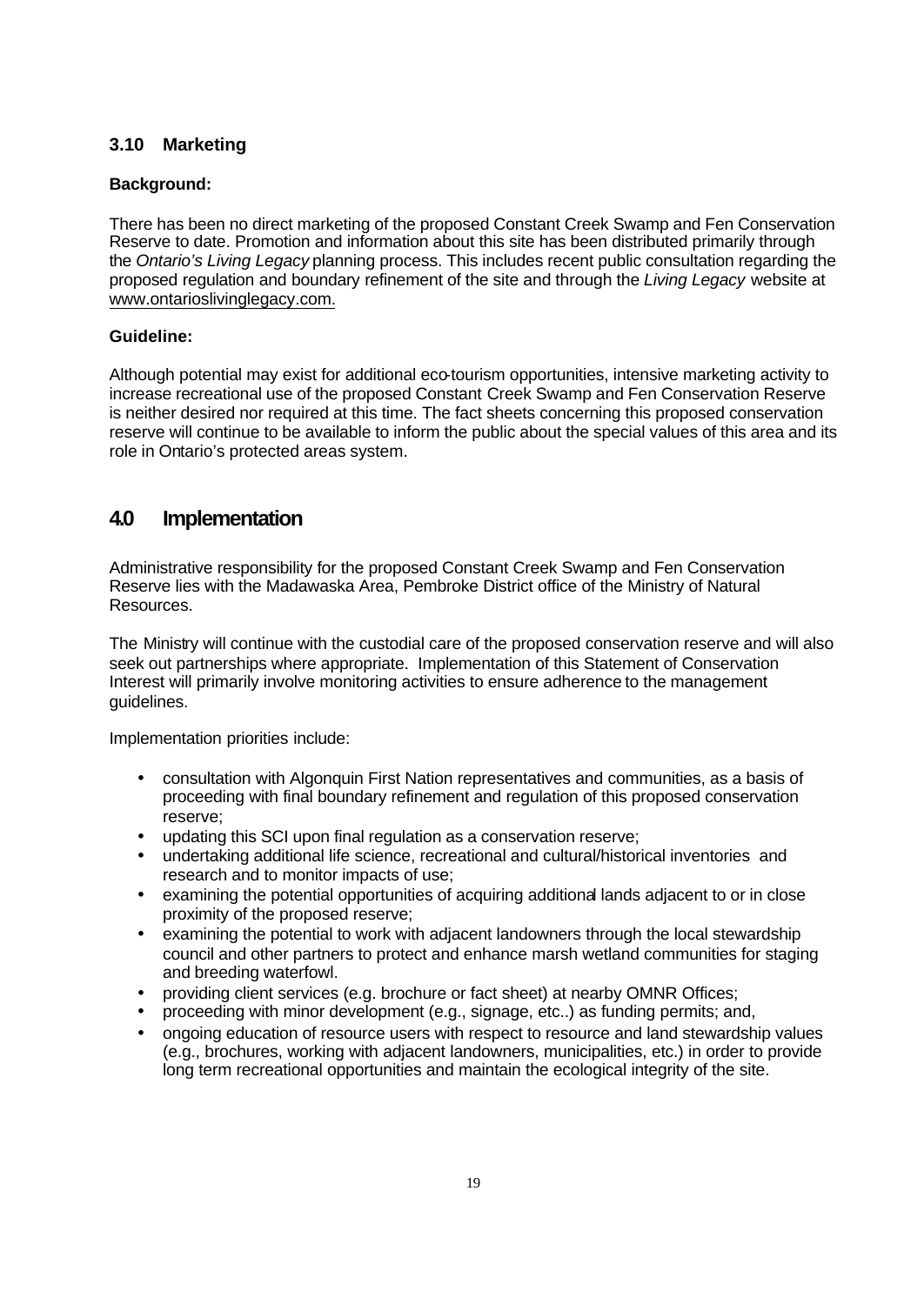# **5.0 Review and Revision of the Statement of Conservation Interest**

The proposed Constant Creek Swamp and Fen Conservation Reserve's Statement of Conservation Interest will be reviewed on an ongoing basis.

If changes are required in the Statement of Conservation Interest, they will occur through a standard process of minor and major amendments. Minor amendments will be processed in a relatively informal manner and will require the approval of the Area Supervisor. These amendments will deal with uses and activities that do not affect any of the policies in this SCI, such as new uses and/or activities that are consistent with existing uses.

Uses and/or activities that were not anticipated in the approved SCI and which have the potential to have a negative impact on the values of this proposed conservation reserve will require a major amendment. This will include an opportunity for public comment and input, and will require the approval of the District Manager and Regional Director.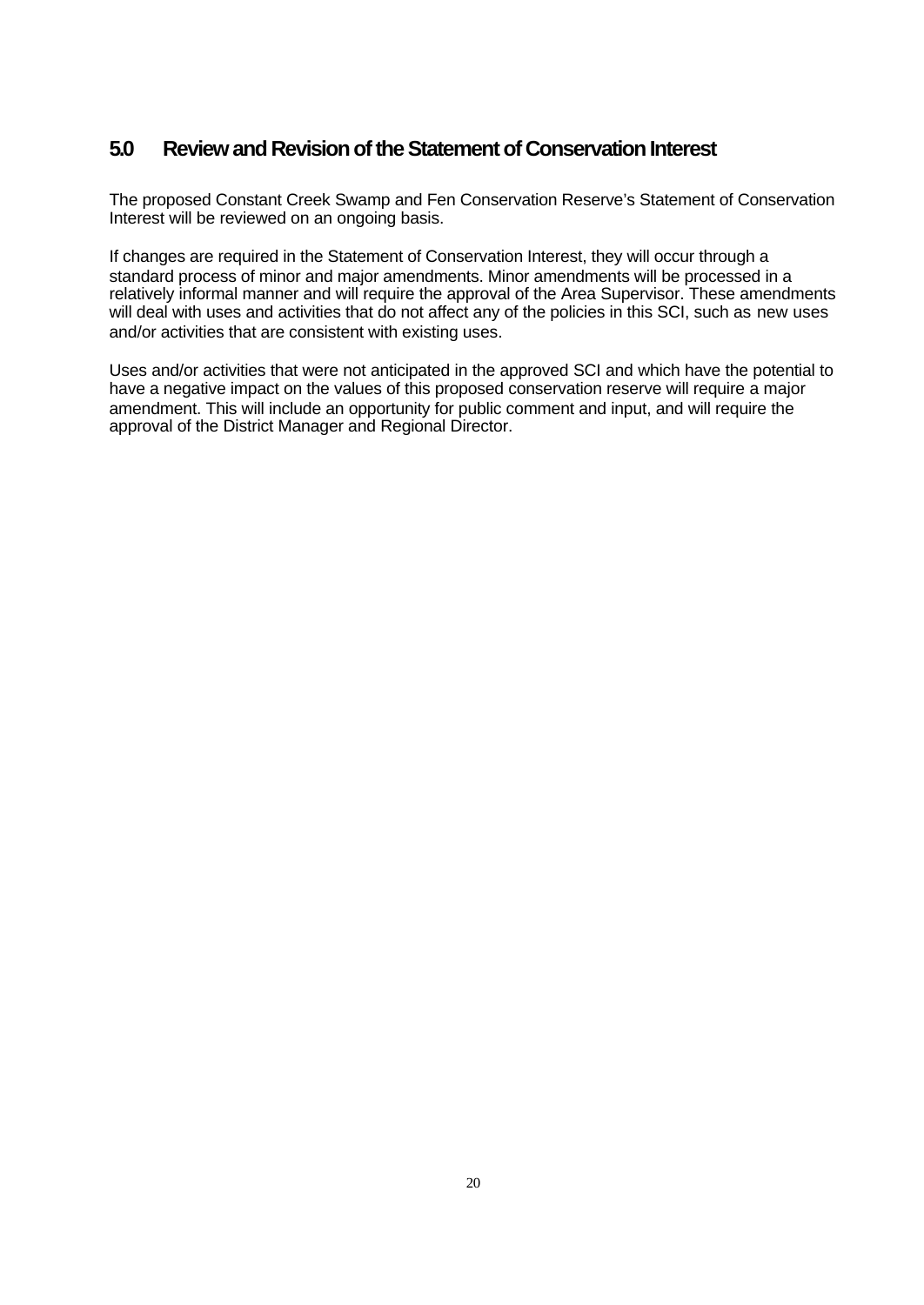# **References**

- Beaudette, S. and K. Tubman. 1986. Wetland Evaluation and Data Record Ferguson's Lake. Second Edition. Ontario Ministry of Natural Resources.
- Brunton, Daniel. January, 1989. Life Science Areas of Natural and Scientific Interest in Site District 5E-11: Life Science Inventory Check Sheet, Constant Creek Swamp and Fens. OMNR, (Parks).
- Chapman L.J. and D.F. Putman. 1984. Physiography of Southern Ontario, Third Edition, Ontario Geological Survey of Special Volume 2.
- Davidson R. J. 1981. A Framework for the Conservation of Ontario's Earth Science Features. Ontario Ministry of Natural Resources, Toronto.
- Dillon Consulting Limited. December,1997. Final Technical Reports: Highway 17 Environmental Assessment—Haley Station to Meath Hill—Terrestrial Biology and Wetlands.
- Dillon Consulting Limited. March 7, 1995.Final Technical Reports: Highway 17 Environmental Assessment—Haley Station to Meath Hill—Environmental Assessment and Route Planning Study.
- Frey, Edward and Daria Duba. October 2001. Earth Science Report C48 Constant Creek Swamp and Fen Conservation Reserve.
- Hills, G. A. 1959. A Ready Reference to the Description of the Land of Ontario and Its Productivity. Ontario Department of Lands and Forests, Division of Research, Maple, Ontario.
- Merchant, Barb. February, 2002. Natural Heritage Area- Life Science Checksheet, Proposed Constant Creek Swamp and Fen Conservation Reserve.
- Moore, T. March, 2002. Recreation Resource Inventory Report: Silver Creek Peatland Conservation Reserve (C61), OMNR.
- Noble T. W. 1983. Biophysiographic Analysis of Site Region 5E. Central (Algonquin) Region, Ontario Ministry of Natural Resources.
- Ontario Ministry of Natural Resources. July 2001. Constant Creek Swamp and Fen Conservation Reserve (C48) Fact Sheet.
- Ontario Ministry of Natural Resources. 1987. Forest Resource Inventory Mapping (FRI) Pembroke District.
- Ontario Ministry of Natural Resources. February, 2002. Natural Resources Values Information System (NRVIS), Pembroke District.
- Ontario Ministry of Natural Resources. July 1999. Ontario's Living Legacy Land Use Strategy: Queens Printer for Ontario.
- Ontario Ministry of Natural Resources. 1983. Pembroke District Land Use Guidelines. Pembroke District, Algonquin Region, Ontario Ministry of Natural Resources.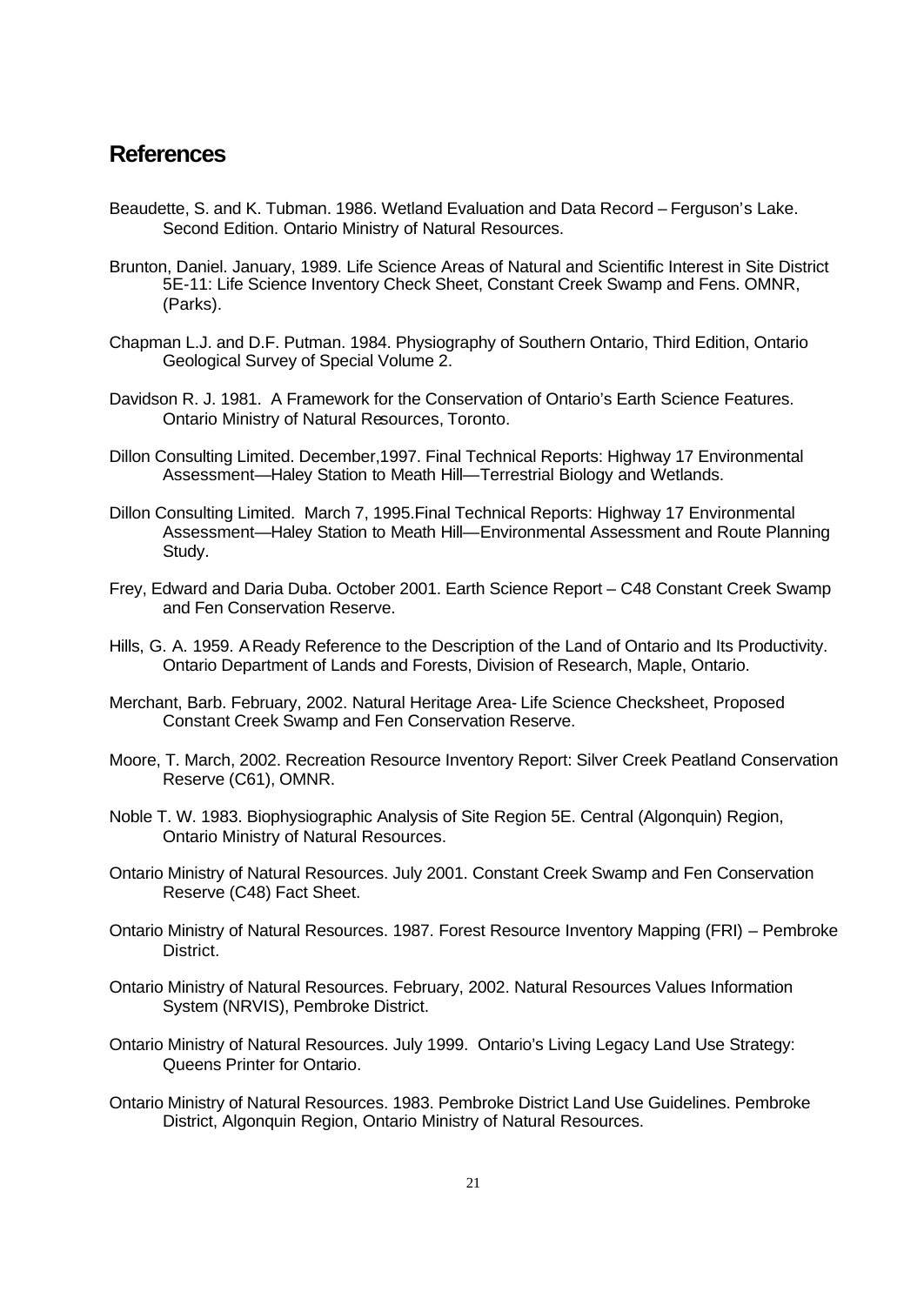- Rosien, Darwin. Fall 2001. An Estimate of Carrying Capacity (Kw) and Winter Forage Supplies in the Admaston/Ashdad Deer Yard. Sustainable Resources Environmental Consulting.
- Yaraskavitch, Joe. March 11, 1998a. District Evaluation of Options-Proposed Natural Heritage Areas.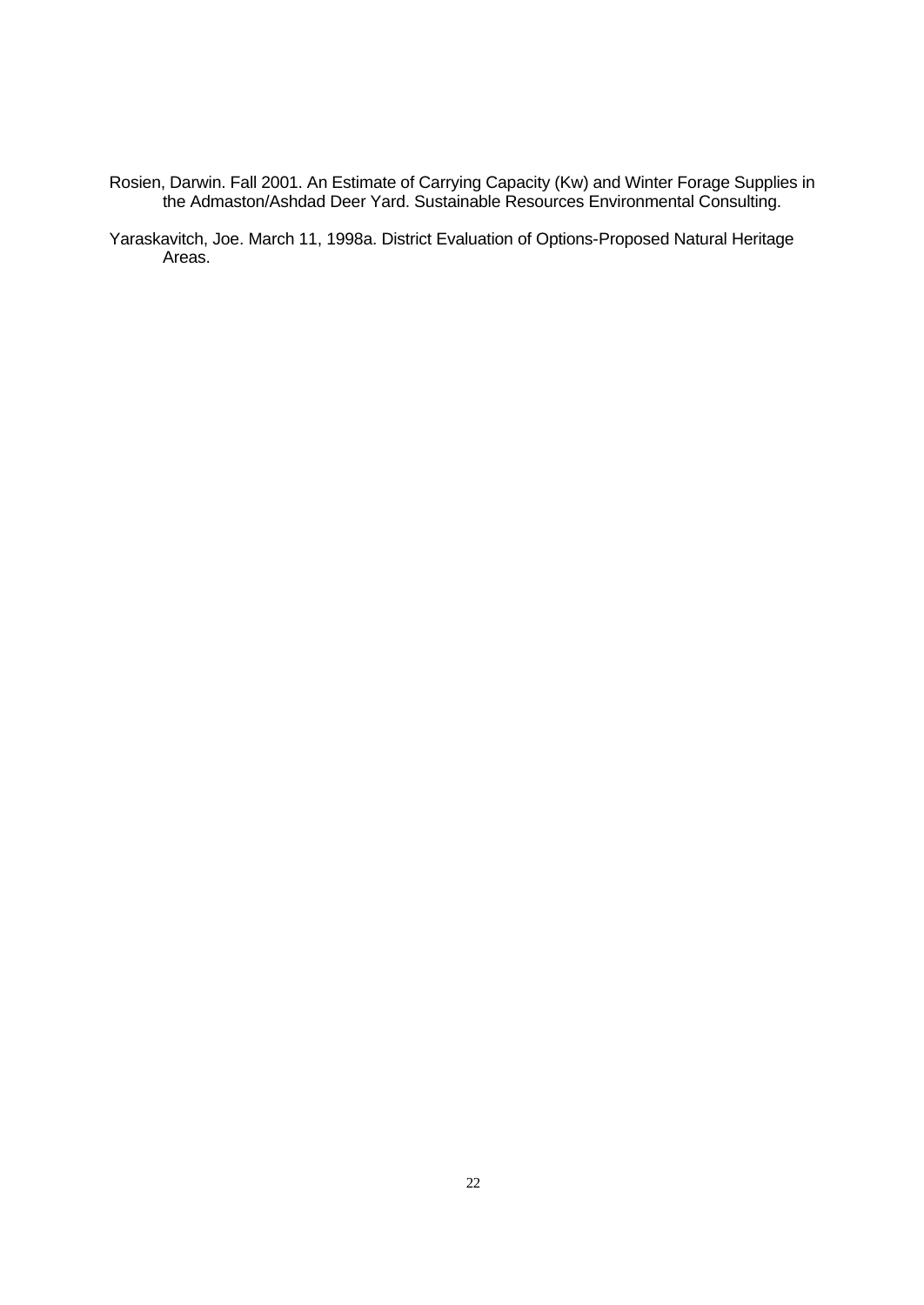# **Appendix 1:**

# **Procedural Guideline B – Land Uses – Test of Compatibility (PL Procedure 3.03.05)**

The Conservation Reserve policy provides broad direction with regard to the permitted uses. The policy provides **only an indication** of the variety of uses that will be considered acceptable in Conservation Reserves. The only caution is that **"any new uses, and commercial activities associated with them, will be considered on a case by case basis, and, they must pass a test of compatibility to be acceptable.**"

What does a 'test of compatibility' mean? An examination of this must start from the premise of why an area is set aside – specifically, its representative natural heritage values. Criteria are then identified to guide compatibility considerations. These criteria apply to the long-term acceptability of both existing uses and new uses.

- 1. **Conformity to SCI/RMP:**SCI describes values for which an area has been set aside and the range of appropriate uses that will be permitted in the area. SCI may also speak to the acceptability of other 'new' uses currently not occurring in the area. The first 'test' is: "do proposed new land uses and/or commercial activities conform to the direction of the SCI/RMP for the Conservation Reserve? Would the new use(s) depart from the spirit of appropriate indicator land uses in the SCI/RMP?"
- 2. **Impact Assessment:** If the proposed use(s) pass test 1 it is important to determine their impact on the area before they are approved. This should include the following:
	- Impact on **natural heritage values:** "will the new use(s) impact any natural values in the area? If so how and to what degree? Is it tolerable?"
	- Impact on **cultural values:** "will the new use(s) impact an historical or archaeological values in the area?"
	- Impact on **research activities:** "will the new use(s) affect research activities in the area?"
	- Impact on **current uses:** "will the new use(s) have any negative impact on the array of current uses?"
	- Impact on **area administration:** "will the new use(s) increase administrative costs and/or complexity?" (For example, the cost of area monitoring, security and enforcement).
	- Impact on **accommodating the use outside** the Conservation Reserve: "Could the use(s) be accommodated as well or better outside the Conservation Reserve?"
	- Impact on **socio-economics of the area:** "will the new use(s) affect the community (ies) surrounding the area in a positive or negative way?" (For example, will the new use make an area less remote thereby affecting a local tourism industry that is dependent on the area's remoteness for its appeal?"
	- Impact on **area accessibility:** "does the new use(s) give someone exclusive rights to the area or a portion of the area to the exclusion of other existing uses?"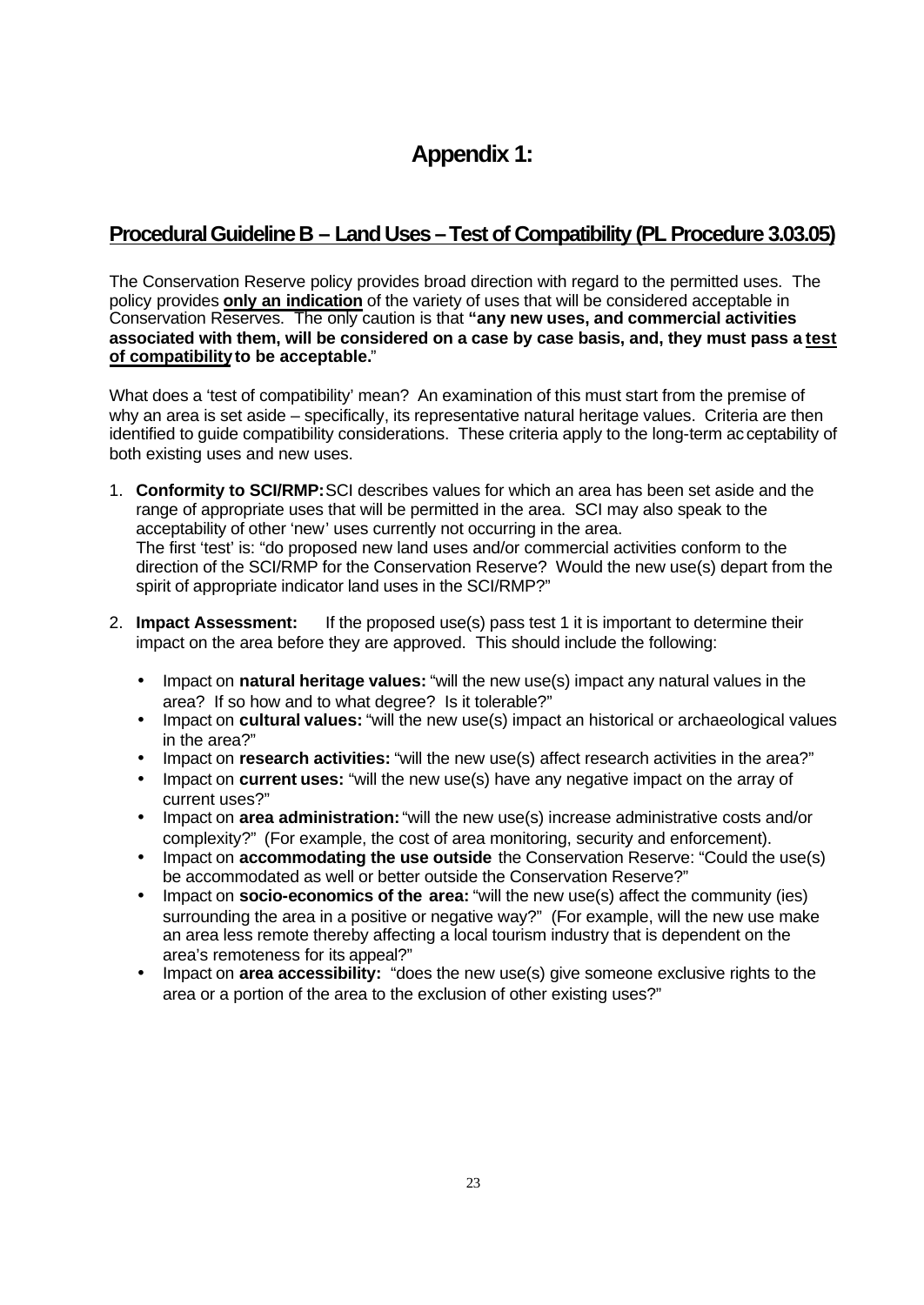# **Indicator Uses for Conservation Reserves**

|                                                                                           | <b>GENERIC OLL</b><br><b>POLICY</b>                   |                  | <b>SPECIFIC</b><br><b>APPLICATION</b>                                                                           |                |
|-------------------------------------------------------------------------------------------|-------------------------------------------------------|------------------|-----------------------------------------------------------------------------------------------------------------|----------------|
| <b>ACTIVITY</b>                                                                           | Permitted? ( $Y =$<br>Yes, $N = No$ , M<br>$=$ Maybe) |                  | <b>In Proposed</b><br><b>Constant</b><br><b>Creek Swamp</b><br>and Fen<br><b>Conservation</b><br><b>Reserve</b> |                |
|                                                                                           | <b>Existing</b>                                       | <b>New</b>       | <b>Existing</b>                                                                                                 | <b>New</b>     |
| <b>INDUSTRIAL ACTIVITIES</b>                                                              |                                                       |                  |                                                                                                                 |                |
| Commercial timber harvest                                                                 | N                                                     | N                | N                                                                                                               | N              |
| Cutting of trees by leaseholders and property<br>owners for fuelwood and small-scale uses | M                                                     | M                | M                                                                                                               | M              |
| Timber salvage/sunken log retrieval                                                       | M                                                     | M                | M                                                                                                               | M              |
| Mineral exploration                                                                       | N                                                     | N                | $\mathsf{N}$                                                                                                    | N <sub>1</sub> |
| Mining                                                                                    | N                                                     | $\mathsf{N}$     | $\mathsf{N}$                                                                                                    | $\overline{N}$ |
| Extraction of peat, soil, aggregate, other<br>materials                                   | $\mathsf{N}$                                          | $\overline{N}$   | N                                                                                                               | $\overline{N}$ |
| Forest renewal                                                                            | $M^1$                                                 | $M^1$            | M <sup>1</sup>                                                                                                  | $M^1$          |
| Hydro power generation                                                                    | N                                                     | $\mathsf{N}$     | N                                                                                                               | $\mathsf{N}$   |
| <b>Communications corridors</b>                                                           | Y                                                     | $N^2$            | Y                                                                                                               | $N^2$          |
| Energy transmission corridors                                                             | Ÿ                                                     | $N^2$            | $\overline{Y}$                                                                                                  | $N^2$          |
| <b>Transportation corridors</b>                                                           | $\overline{Y}$                                        | $N^2$            | Y                                                                                                               | $N^2$          |
| Resource access roads                                                                     | $M^2$                                                 | $M^2$            | M <sup>2</sup>                                                                                                  | $M^2$          |
| Private access roads                                                                      | Y                                                     | $\overline{N^3}$ | Y                                                                                                               | $N^3$          |
| <b>RECREATION ACTIVITIES</b>                                                              |                                                       |                  |                                                                                                                 |                |
| Sport fishing                                                                             | Y                                                     | Y                | Y                                                                                                               | Y              |
| Sport hunting                                                                             | $\overline{Y}$                                        | $\overline{Y}$   | Y                                                                                                               | Y              |
| Facility development                                                                      | M                                                     | M                | M                                                                                                               | M              |
| Non-trail snowmobiling                                                                    | M <sup>4</sup>                                        | M <sup>4</sup>   | M <sup>4</sup>                                                                                                  | M <sup>4</sup> |
| Non-trail ATV use                                                                         | M <sup>4</sup>                                        | M <sup>4</sup>   | M <sup>4</sup>                                                                                                  | M <sup>4</sup> |
| Motorized boating                                                                         | Y                                                     | Ÿ                | Y                                                                                                               | Y              |
| Camping                                                                                   | M                                                     | M                | $\overline{Y}$                                                                                                  | $\overline{Y}$ |

<sup>&</sup>lt;sup>1</sup>If a new conservation reserve has been recently cut, companies have an obligation to proceed with renewal. It can be conducted where it will be of net benefit to the protected area and to, the greatest extent possible, it should be designed to replicate natural conditions.

 $2^2$ The intent is to actively discourage these uses, but it is recognized that in some circumstances these will be no alternative; this will be determined through planning.

<sup>&</sup>lt;sup>3</sup>New private access roads, including additions to existing roads, will not be permitted except where there are previous commitments that were made prior to March 29, 1999. Such commitments will be subject to the completion of a public planning process.

<sup>&</sup>lt;sup>4</sup>Use may be permitted for the direct retrieval of game only.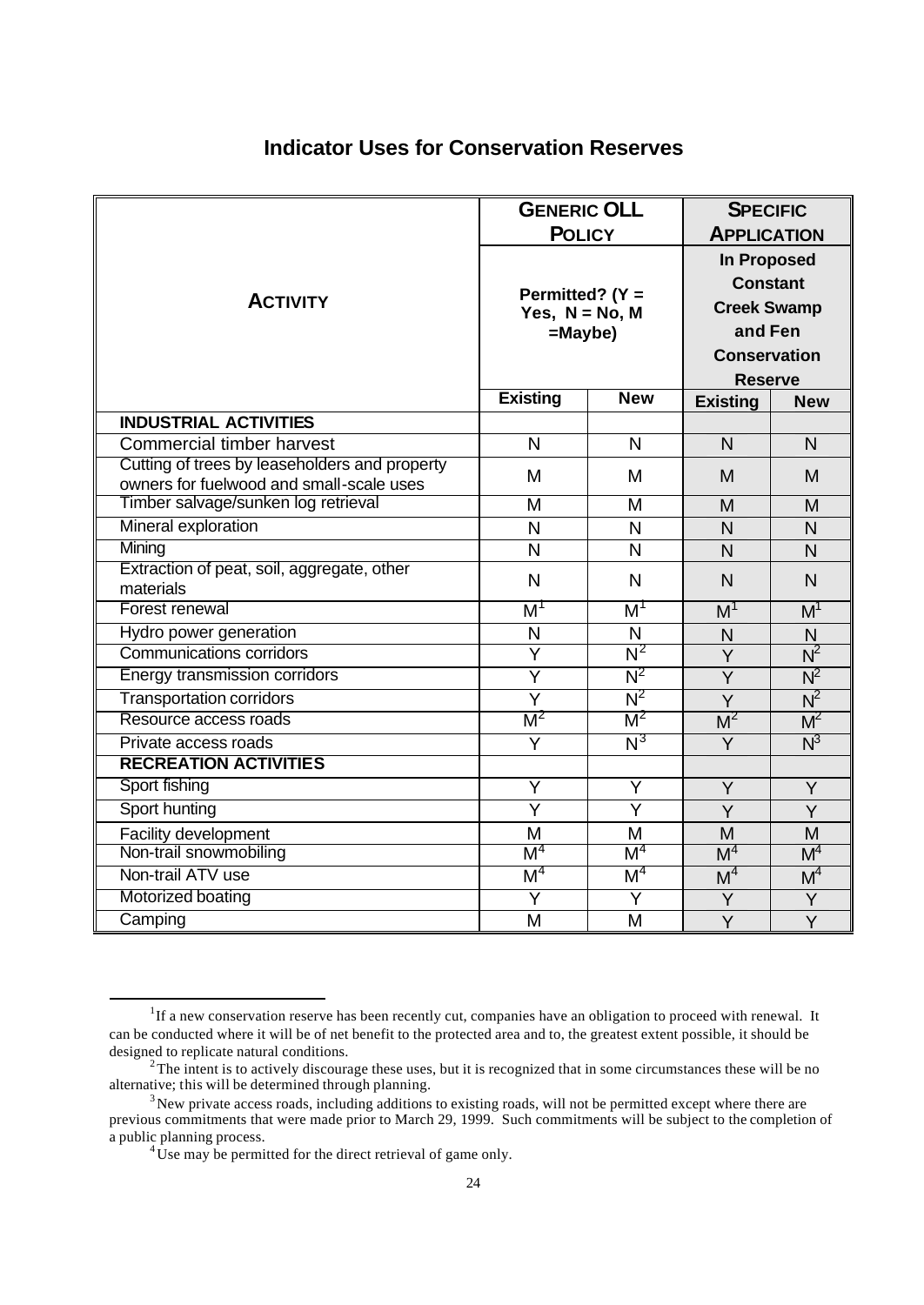|                                                                                             | <b>GENERIC OLL</b><br><b>POLICY</b>                   |                     | <b>SPECIFIC</b><br><b>APPLICATION</b>                                                                    |                |
|---------------------------------------------------------------------------------------------|-------------------------------------------------------|---------------------|----------------------------------------------------------------------------------------------------------|----------------|
| <b>ACTIVITY</b>                                                                             | Permitted? ( $Y =$<br>Yes, $N = No$ , M<br>$=$ Maybe) |                     | In Proposed<br><b>Constant</b><br><b>Creek Swamp</b><br>and Fen<br><b>Conservation</b><br><b>Reserve</b> |                |
|                                                                                             | <b>Existing</b>                                       | <b>New</b>          | <b>Existing</b>                                                                                          | <b>New</b>     |
| Trails: - hiking<br>- snowmobiling<br>- cycling<br>- horse riding<br>- cross-country skiing | Y                                                     | M                   | Y                                                                                                        | M              |
| Private recreation camps                                                                    | $\rm V^5$                                             | $\mathsf{N}$        | $\sqrt{5}$                                                                                               | $\mathsf{N}$   |
| <b>COMMERCIAL ACTIVITIES</b>                                                                |                                                       |                     |                                                                                                          |                |
| Fishing                                                                                     | $\Delta_{\rho}$                                       | M                   | $\sqrt{6}$                                                                                               | M              |
| Bait-fish harvesting                                                                        | $\lambda_{\rm \varrho}$                               | M                   | $\rm \overline{Y^6}$                                                                                     | M              |
| Commercial fur trapping                                                                     | $\rm \Delta_{Q}$                                      | M                   | $\overline{Y^6}$                                                                                         | M              |
| Trapping cabin                                                                              | Ÿ                                                     | N                   | $\overline{Y}$                                                                                           | N              |
| Out-post camps/tourism facilities                                                           | $M^7$                                                 | M <sup>7</sup>      | $M^7$                                                                                                    | $M^7$          |
| Commercial bear hunting (tourist operators)                                                 | Ÿ                                                     | N                   | Y                                                                                                        | $\mathsf{N}$   |
| Wild rice harvesting                                                                        | $\lambda_{\rm Q}$                                     | M                   | $\overline{Y^6}$                                                                                         | M              |
| <b>Food harvesting</b>                                                                      | M                                                     | M                   | M                                                                                                        | M              |
| <b>RESOURCE MANAGEMENT ACTIVITIES</b>                                                       |                                                       |                     |                                                                                                          |                |
| Resource inventorying                                                                       | Y                                                     | Y                   | Y                                                                                                        | Y              |
| Resource monitoring<br>Fire protection                                                      | Y<br>Ÿ                                                | $\overline{Y}$<br>Ÿ | Y                                                                                                        | Y              |
| Insect and disease                                                                          |                                                       |                     | Y                                                                                                        | $\overline{Y}$ |
| Featured species management                                                                 | M                                                     | M                   | M                                                                                                        | M              |
| <b>OTHER ACTIVITIES</b>                                                                     | M                                                     | M                   | M                                                                                                        | M              |
| Research                                                                                    | $\overline{Y}$                                        | $\overline{Y}$      | Y                                                                                                        | Y              |
| Collecting                                                                                  | $\mathsf{M}^8$                                        | $\mathsf{M}^8$      | M <sup>8</sup>                                                                                           | $M^8$          |
| Food gathering                                                                              | Y                                                     | Y                   | Y                                                                                                        | Y              |
|                                                                                             |                                                       |                     |                                                                                                          |                |

 $<sup>5</sup>$  Existing private recreation camps are eligible for enhanced tenure but not for the purchase of lands. A decision</sup> to grant enhanced tenure, or to transfer recreational camps will be addressed though a screening process.<br><sup>6</sup> Existing use permitted to continue, unless there are significant demonstrated conflicts. New operations can be

l

considered, subject to the 'test of compatibility.'

<sup>&</sup>lt;sup>7</sup> Existing authorized tourism facilities can continue unless there are demonstrated conflicts. The operators of tourism facilities can apply to upgrade tenure from LUP to lease. New tourism facilities can be considered during planning for a conservation reserve. <sup>8</sup> Must be part of an authorized research project.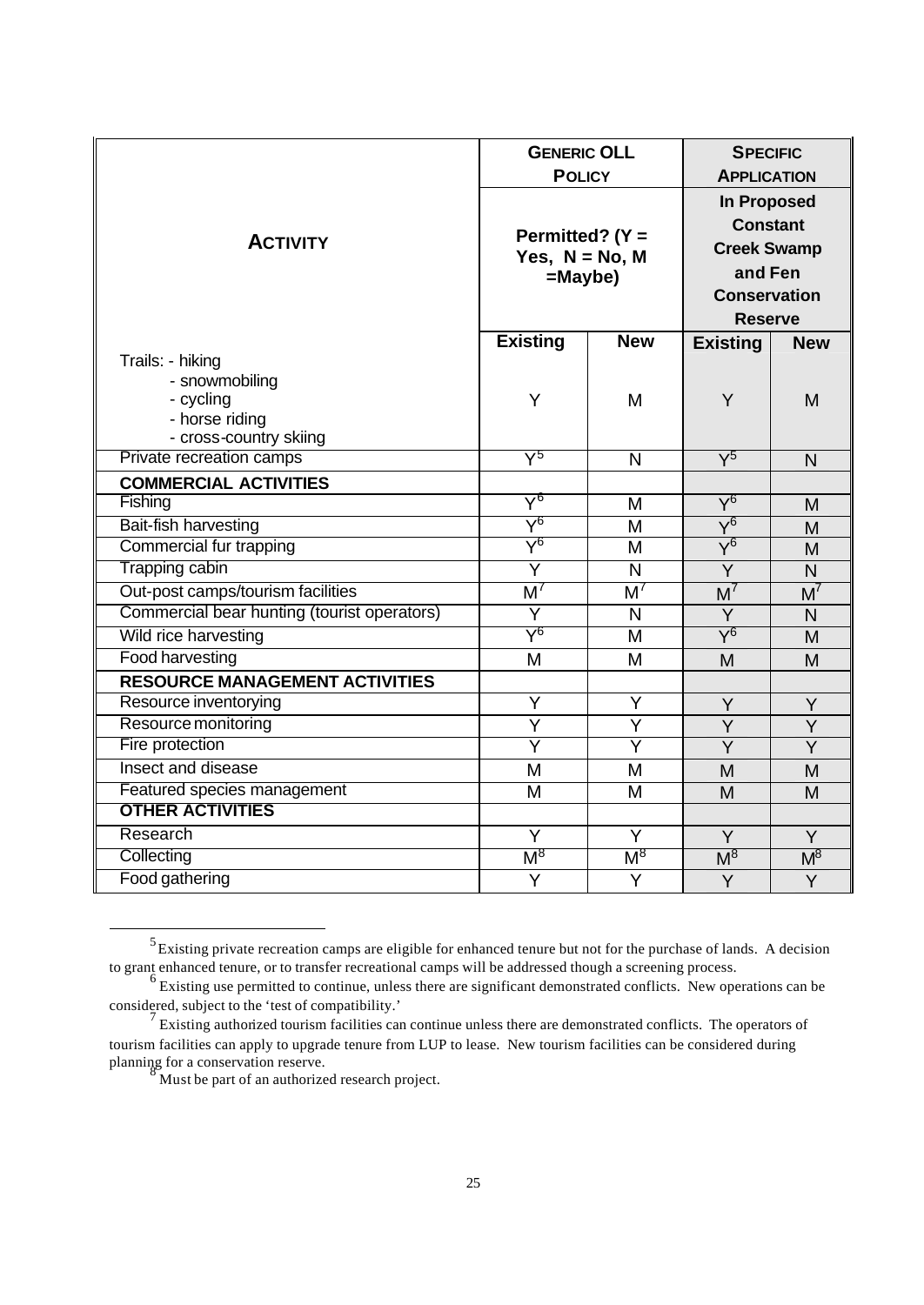| Land<br>! disposition                 |          | $M_{\lambda}$ |   | <b>IV</b> |
|---------------------------------------|----------|---------------|---|-----------|
| wildlife<br>management for<br>Habitat | 1 U<br>M | $M^{10}$      | M | <b>IV</b> |

 $9<sup>9</sup>$  Sale of lands is not permitted with the exception of some minor types of dispositions where it does not detrimentally affect the values an area is intended to protect. Renewals of existing leases or land use permits are permitted. Requests for transfer of tenure will be considered in the context of the SCI. New leases or land use permits will be allowed for approved activities.<br><sup>10</sup>A specific policy was not identified in the *OLL Land Use Strategy*, although specific management prescriptions

will be identified in the context of an SCI.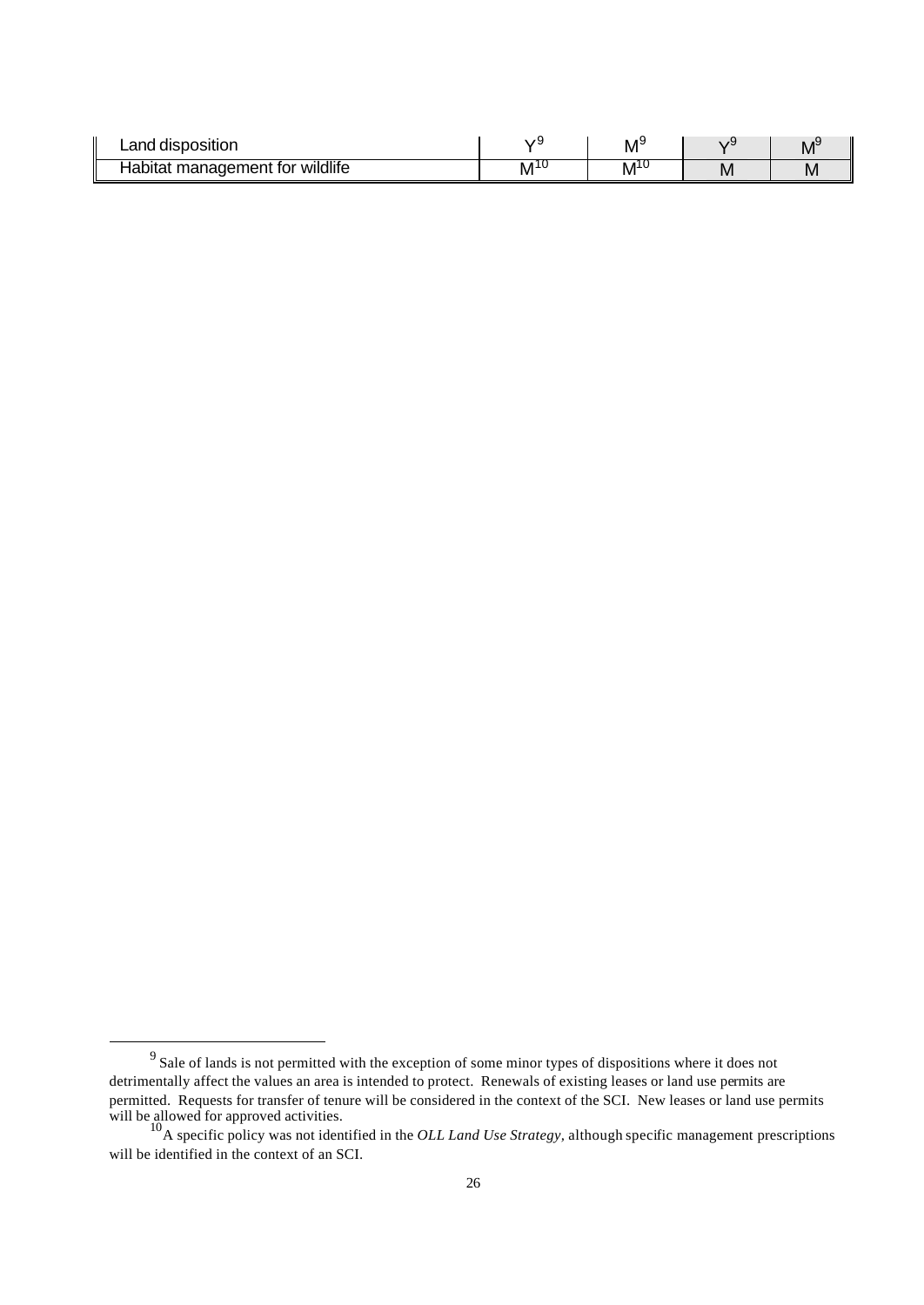# **Appendix 2:**

# **Procedural Guideline C – Research Activities in Conservation Reserves**

## **Purpose**

To encourage contributions to the goal of conservation reserves by:

- providing direction for research activities associated with conservation reserves; and
- establishing a process for the review and approval of proposals by researchers, which could have an impact on the values protected by the conservation reserve.

### **Definition**

Research means any investigation or study of the natural, cultural, social, economic, management or other features or characteristics of conservation reserves.

### **Guidelines**

Research will be encouraged to provide a better understanding of the natural values protected by a conservation reserve and to advance their protection, planning and management. The Statement of Conservation Interest will define, for each conservation reserve, the key research issues, set out the parameters within which research may occur and identify research needs.

### **Applications and Approvals**

Researchers must apply in writing to the Area Supervisor for permission to conduct research. The request letter must contain a statement explaining why the proposed research should be undertaken in the particular conservation reserve in preference to another location.

Proposals will be reviewed and approved by the Area Supervisor, guided by the Statement of Conservation Interest prepared for each reserve (see Guideline A – Resource Management Planning) and using Guideline B – Land Uses – Test of Compatibility. Permission must be granted in writing, including any conditions to be met in conducting the research, prior to the undertaking of any research project .

#### **Terms and Conditions**

Permission to conduct research under this policy will be valid for a period of 12 consecutive months from date of issue. Permission to continue a research project for additional periods of 12 months or less may be granted upon submission of a written request and progress report. The Ministry may require the posting of collateral to assure that the terms and conditions of granting permission are met.

The Area Supervisor may suspend or revoke permission at any time for failure on the part of the researcher to meet:

- 1. The intent or conditions of this policy.
- 2. The requirements under the Public Lands Act, including all amendments, where applicable.
- 3. The requirements under any other Act or Regulations of Ontario or Canada, including those governing the taking, handling, storing, confining, trapping,